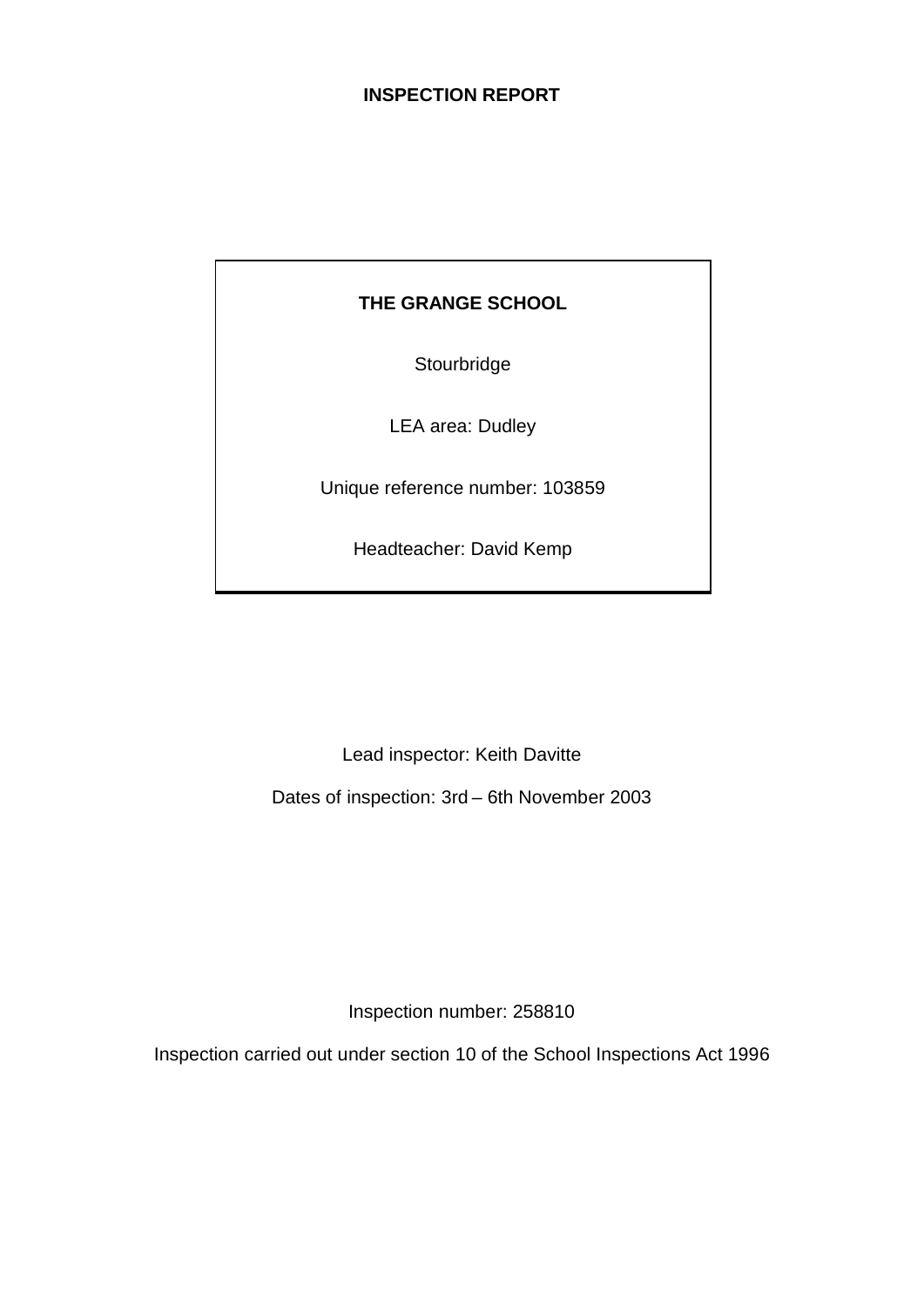#### © Crown copyright 2004

This report may be reproduced in whole or in part for non-commercial educational purposes, provided that all extracts quoted are reproduced verbatim without adaptation and on condition that the source and date thereof are stated.

Further copies of this report are obtainable from the school. Under the School Inspections Act 1996, the school must provide a copy of this report and/or its summary free of charge to certain categories of people. A charge not exceeding the full cost of reproduction may be made for any other copies supplied.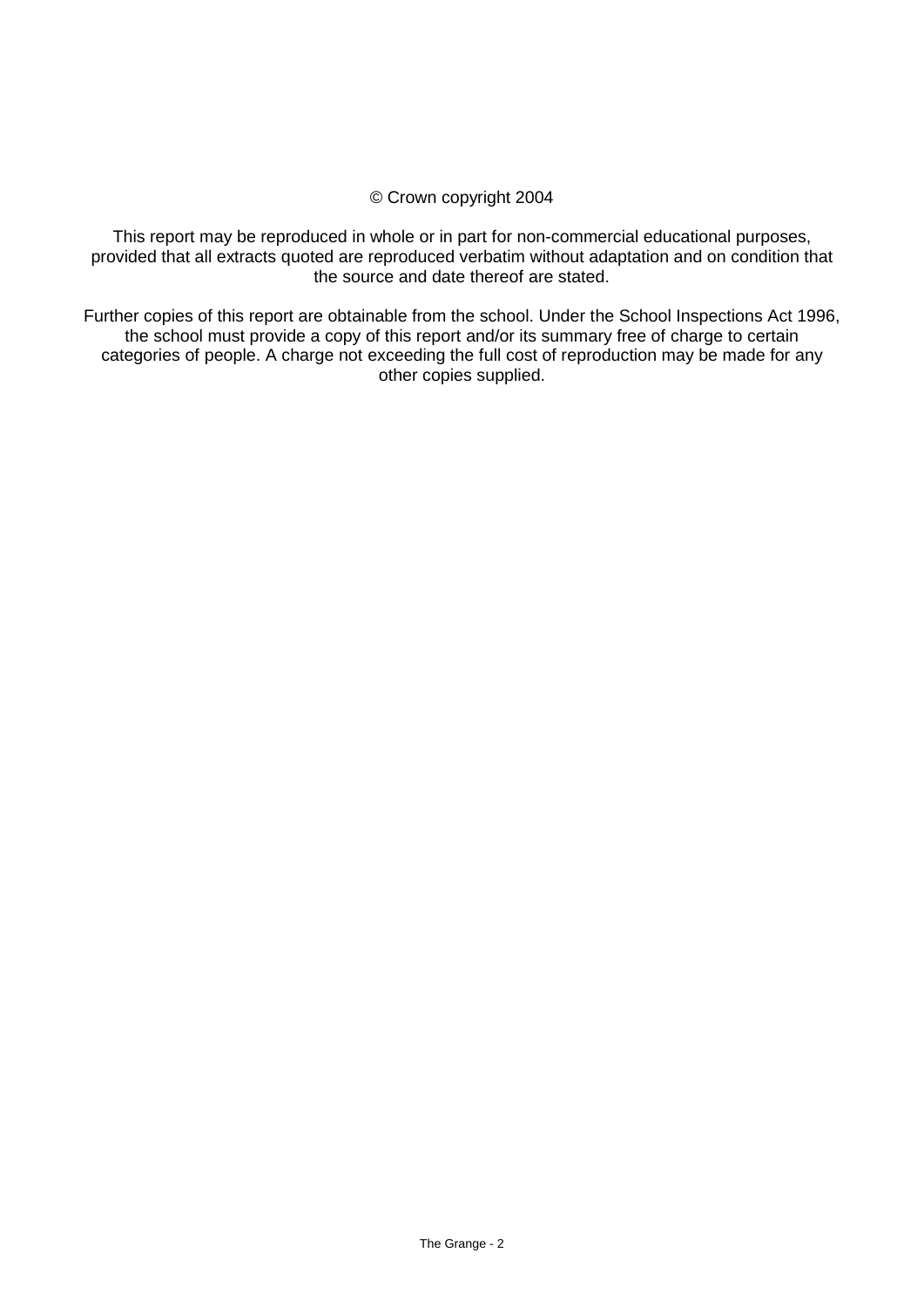## **INFORMATION ABOUT THE SCHOOL**

| Type of school:              | Comprehensive                             |
|------------------------------|-------------------------------------------|
| School category:             | Community                                 |
| Age range of pupils:         | 11 to 16 years                            |
| Gender of pupils:            | Mixed                                     |
| Number on roll:              | 910                                       |
| School address:              | Grange Lane<br>Pedmore                    |
| Postcode:                    | Stourbridge<br>DY97HS                     |
| Telephone number:            | 01384 816660                              |
| Fax number:                  | 01384 816659                              |
| Appropriate authority:       | Dudley                                    |
| Name of chair of governors:  | Mr R Evans                                |
| Date of previous inspection: | $9^{th}$ – 13 <sup>th</sup> November 1998 |

## **CHARACTERISTICS OF THE SCHOOL**

The Grange School is located in Pedmore in Stourbridge in the local education authority of Dudley. The school serves its immediate area. With 910 pupils on roll the school is of average size with 451 boys and 459 girls. The majority of pupils are white (83%). Pakistani pupils (104 pupils) represent the most significant minority ethnic group by size (11%). There are 28 pupils for whom English is not their first language and who are at an early stage of learning English, which is higher than most schools. There are two pupils who are refugees. One hundred and ten pupils have special educational needs; of those 89 are on School Action and 12 are on Action Plus. Nine pupils have statements of special educational needs which is below average. Of those on Action Plus, or who have statements, four have specific learning needs, eleven have moderate learning needs, five have social and emotional disabilities and one has a hearing impairment. The school has very recently set up a Teaching and Learning Centre to support pupils who are at risk of being excluded from the school.

Socio-economic circumstances are average overall but there are significant numbers from economically deprived backgrounds, and far more in that category than at the time of the last inspection. The percentage of pupils currently eligible for free school meals (19%) is above average.

The headteacher has been in post since January 2002 and the deputy head was appointed permanently from last September, but had been seconded from the local education authority earlier to work with school. One deputy head post is vacant. There has been a large turnover of staff in the last two years with 21 new full-time equivalent staff appointed.

Pupils' attainment on entry varies slightly from one year to another and is just below average overall. Pupils who joined the school in 2002 (current Year 8) were well below average in mathematics.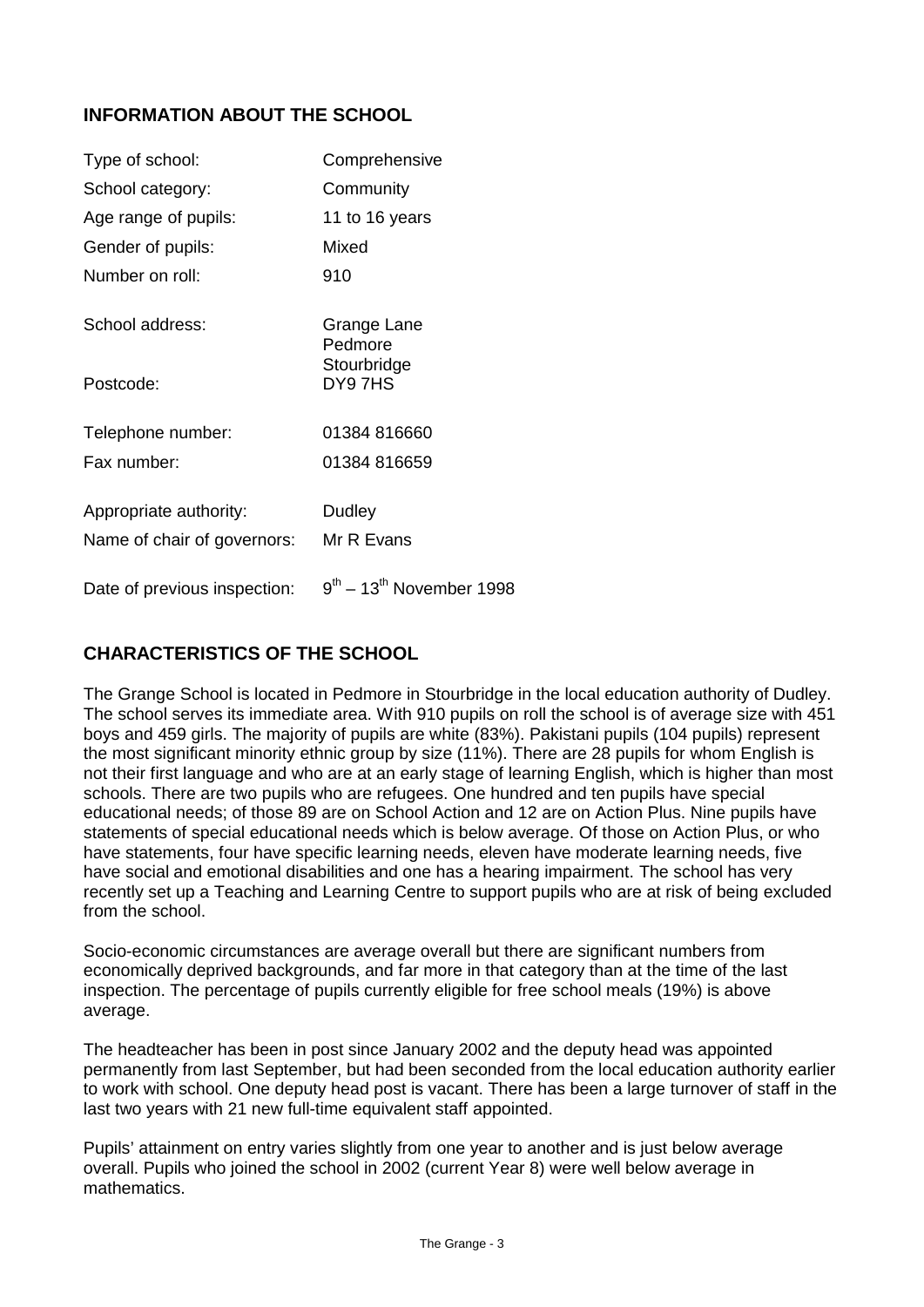## **INFORMATION ABOUT THE INSPECTION TEAM**

| Members of the inspection team |                   | <b>Subject responsibilities</b> |                                             |
|--------------------------------|-------------------|---------------------------------|---------------------------------------------|
| 15029                          | Mr K Davitte      | Lead inspector                  |                                             |
| 9417                           | Ms E Owen         | Lay inspector                   |                                             |
| 33020                          | Ms A Higginbotham | Team inspector                  | <b>Mathematics</b>                          |
| 30046                          | Mr R Parker       | Team inspector                  | Special educational needs                   |
|                                |                   |                                 | English as an additional language           |
|                                |                   |                                 | English                                     |
| 5241                           | Ms C Millband     | Team inspector                  | Science                                     |
| 32169                          | Mr R O'Hagan      | Team inspector                  | Information and communication<br>technology |
|                                |                   |                                 | Citizenship                                 |
| 11672                          | Mr P Harle        | Team inspector                  | Art and design                              |
|                                |                   |                                 | Drama                                       |
| 31779                          | Mr V Harrison     | Team inspector                  | Design and technology                       |
| 13734                          | Mr H Davies       | Team inspector                  | Religious education                         |
|                                |                   |                                 | <b>Business education</b>                   |
| 17732                          | Mr D Martin       | Team inspector                  | Geography                                   |
|                                |                   |                                 | History                                     |
| 11751                          | Mr D Sutcliffe    | Team inspector                  | Modern foreign languages                    |
| 31600                          | Ms M Young        | Team inspector                  | <b>Music</b>                                |
| 23030                          | Ms C Runyard      | Team inspector                  | Physical education                          |
| 32337                          | Mr N Chandla      | Team inspector                  | Urdu                                        |

The inspection contractor was:

Bench Marque Limited

National Westminster Bank Chambers Victoria Street Burnham-on-Sea Somerset TA8 1AN

Any concerns or complaints about the inspection or the report should be made initially to the inspection contractor. The procedures are set out in the leaflet *'Complaining about Ofsted Inspections'*, which is available from Ofsted Publications Centre (telephone 07002 637833) or Ofsted's website (www.oftsed.gov.uk).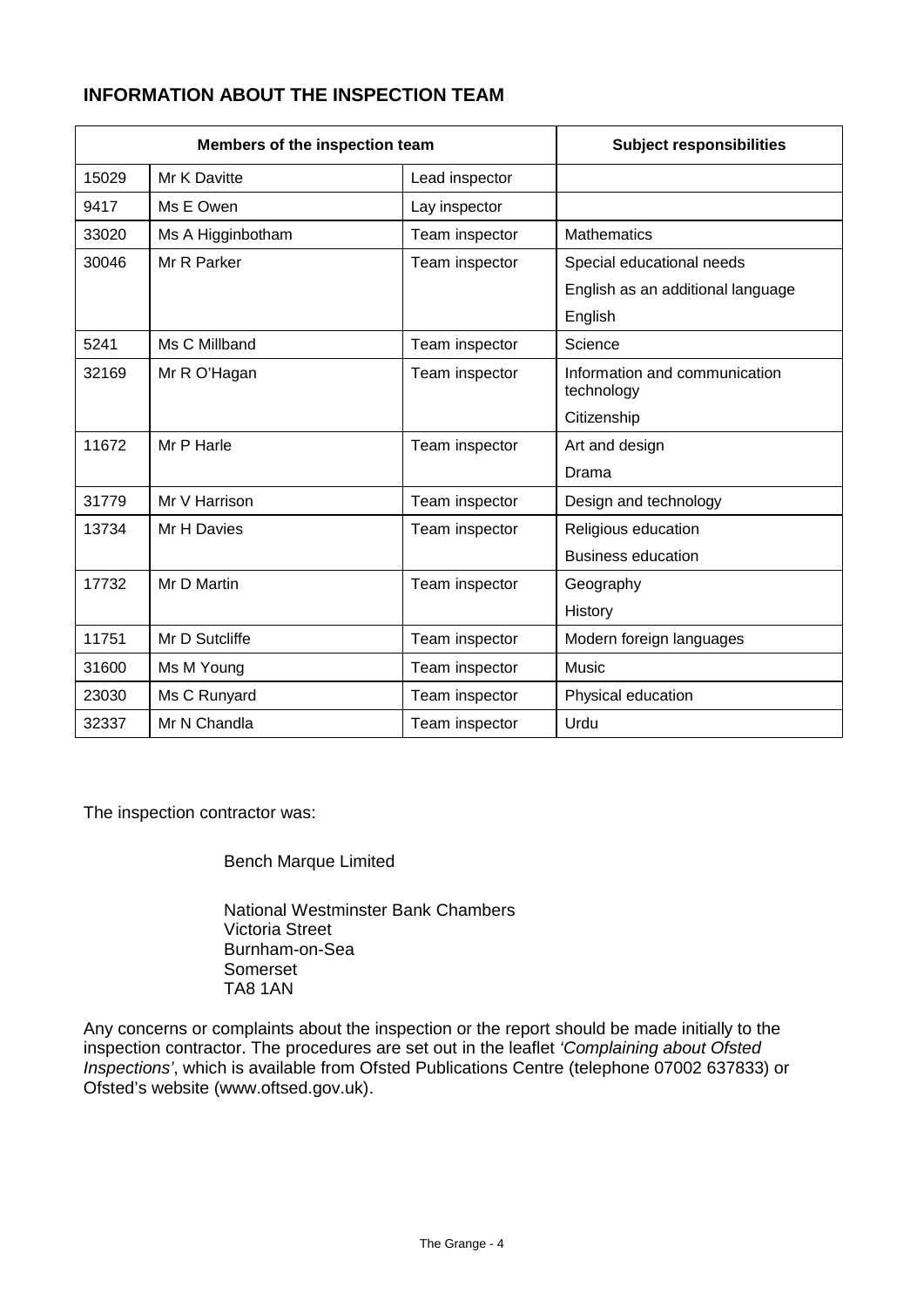## **REPORT CONTENTS**

|                                                                                                                                    | Page |
|------------------------------------------------------------------------------------------------------------------------------------|------|
| <b>PART A: SUMMARY OF THE REPORT</b>                                                                                               | 6    |
| <b>PART B: COMMENTARY ON THE MAIN INSPECTION FINDINGS</b>                                                                          |      |
| <b>STANDARDS ACHIEVED BY PUPILS</b>                                                                                                | 8    |
| Standards achieved in subjects and courses                                                                                         |      |
| Pupils' attitudes, values and other personal qualities                                                                             |      |
| <b>QUALITY OF EDUCATION PROVIDED BY THE SCHOOL</b>                                                                                 | 12   |
| Teaching and learning<br>The curriculum<br>Care, guidance and support<br>Partnership with parents, other schools and the community |      |
| <b>LEADERSHIP AND MANAGEMENT</b>                                                                                                   | 17   |
| <b>OTHER SPECIFIED FEATURES</b><br>European and community languages                                                                | 19   |
| PART C: THE QUALITY OF EDUCATION IN SUBJECTS AND COURSES<br><b>SUBJECTS AND COURSES IN KEY STAGES 3 AND 4</b>                      | 21   |
| PART D: SUMMARY OF THE MAIN INSPECTION JUDGEMENTS                                                                                  | 37   |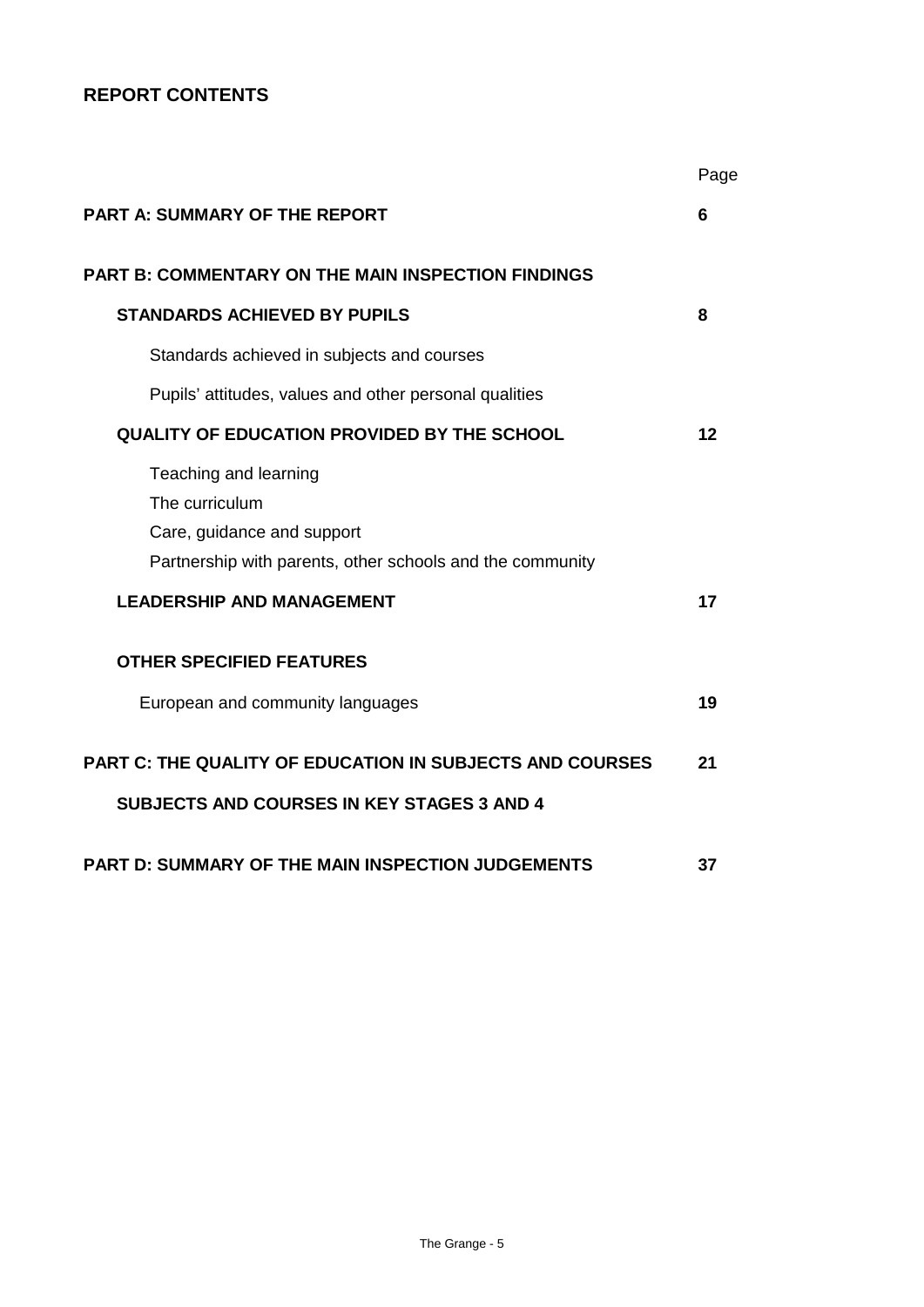# **PART A: SUMMARY OF THE REPORT**

## **OVERALL EVALUATION**

**The school is currently providing a satisfactory education and satisfactory value for money.**  It is a rapidly improving school.

The school's main strengths and weaknesses are:

- Standards are rising but further improvement is necessary including in the core subjects of English, mathematics and science.
- Teaching is good and most teachers manage behaviour well but in some lessons the poor behaviour of a small minority of pupils holds back the learning of others.
- The teaching and learning of information and communication technology (ICT) is a much improving situation but is not used enough in some subjects across the curriculum.
- There is strong leadership by the headteacher and a good whole-school team spirit.

Overall improvement since the last inspection has been satisfactory. In national tests at the end of Year 9 standards in recent years have declined, but are now improving. Standards have improved in English but that is only happening of late in mathematics. Much progress has been made in using data to set individual pupil targets and track their progress. There are now very effective links between the special educational needs department and subject areas, which are very well coordinated and managed.

#### **STANDARDS ACHIEVED**

| Performance in GCSE/GNVQ examinations at<br>the end of Year 11, compared with: |              | Similar<br>schools |      |      |
|--------------------------------------------------------------------------------|--------------|--------------------|------|------|
|                                                                                | 2001<br>2002 |                    | 2003 | 2003 |
|                                                                                |              |                    |      |      |

*Key: A - well above average; B – above average; C – average; D – below average; E – well below average Similar schools are those whose pupils attained similarly at the end of Year 9.*

**Achievement is satisfactory overall.** Pupils who sat GCSE examinations in 2003 were not as capable as previous year groups but, with much support from the school, achieved very well in relation to their results earlier in the school. When in Year 9, the same pupils were below average overall in national tests for 14-year-olds and therefore made very good progress from that time up to GCSE. It is that improvement which is reflected in the similar school grading above for 2003. The most capable pupils achieved particularly well and as the school recognises the number of high grades which they attained was a major factor in boosting overall results. Some boys of average capability underachieved in 2003 and as a result the school is monitoring the progress of boys very carefully this year and to good effect. Pupils from minority ethnic groups achieve well at GCSE. The best GCSE subject results have been in design and technology which have been consistently well above average over time. Pupils currently in Year 11 are on course to attain average standards overall in GCSE examinations and are achieving satisfactorily. GCSE results in mathematics have been consistently below average but under new leadership standards are improving and are currently average in Year 11. Standards in Year 9 are currently average in English, mathematics and science and meet national expectations in most other subjects. In ICT, pupils have not made enough progress in their first three years in the school but with better staffing and resources that situation is improving rapidly.

**Pupils' personal qualities, including their spiritual, moral, social and cultural development, are satisfactory.** The majority of pupils are keen to learn and most behave well, but a small minority disrupts progress in some lessons. Where occasional incidents of bullying arise pupils are pleased with the way staff deal with the situation. Racial harmony has markedly improved following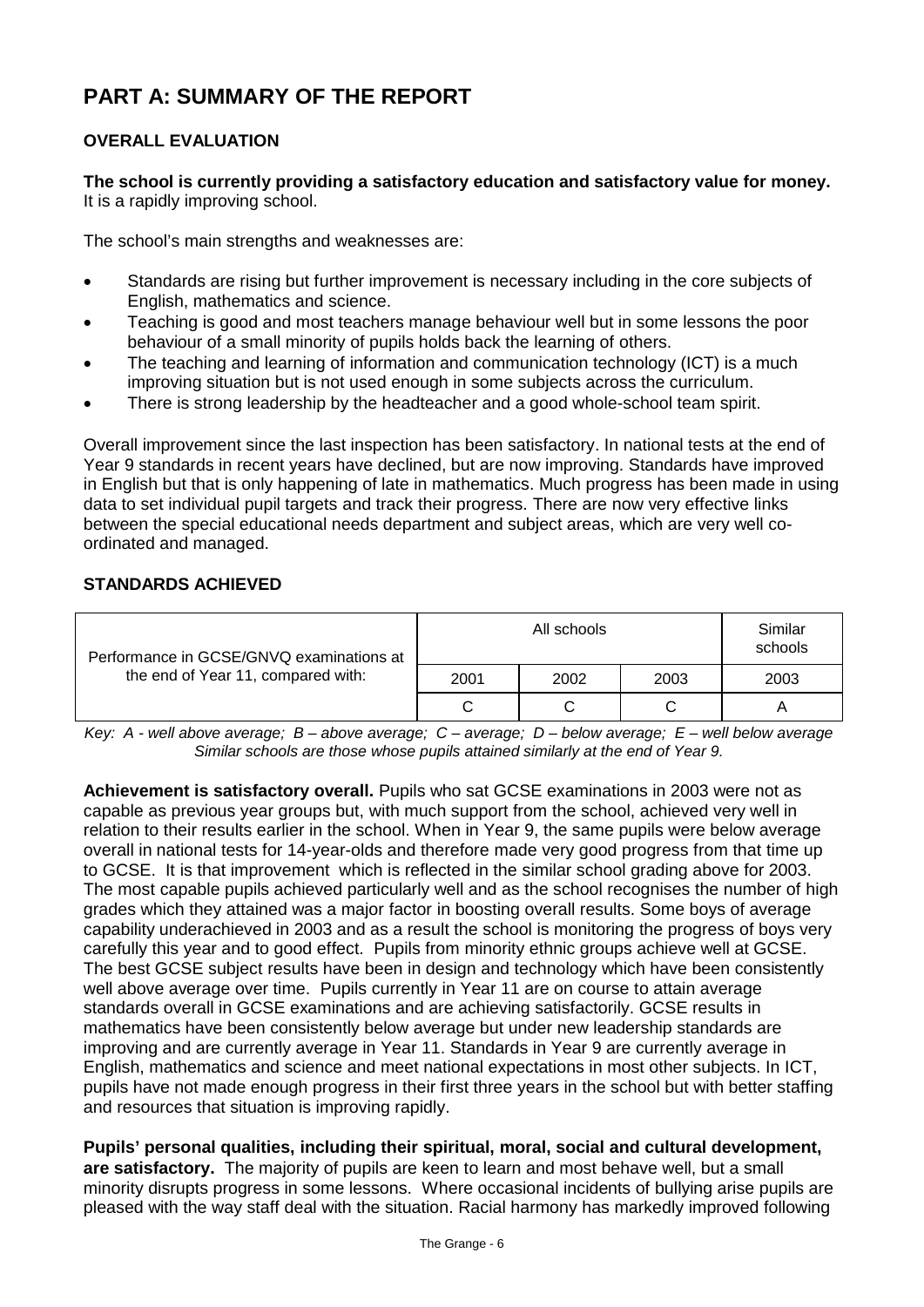a period in the recent past when there was some serious tension between certain groups of pupils. There is now a greater understanding and respect by the vast majority of pupils for other people's feelings, beliefs and cultural traditions. Attendance is currently average following below average figures in recent years.

### **QUALITY OF EDUCATION**

**The quality of education provided by the school is satisfactory. The overall quality of teaching and learning is good** and is very good in drama and history. Opportunities for pupils to take responsibility for their learning vary between subjects. A large turnover of staff has held back pupils' progress in some subjects but there is now greater stability. Major improvements in accommodation are helping to raise standards. Newly created posts of heads of year have made an immediate and good impact on the quality of care, guidance and support. Partnerships with parents, other schools and the community are good. Representatives from the local Pakistani community are now regularly consulted and have played a key part in improving race relationships.

#### **LEADERSHIP AND MANAGEMENT**

**Leadership and management are good overall.** Very good leadership by the headteacher is giving the school a strong sense of direction. He is well supported by other key staff and in particular his deputy who is driving a multitude of initiatives forward very effectively. Governance is good. The school is in breach of some statutory duties, but these are being actively addressed.

#### **PARENTS' AND PUPILS' VIEWS OF THE SCHOOL**

Most parents are satisfied with the school and find staff approachable. The majority feels well informed about the progress of their children but a significant minority would like more information. Reports are satisfactory overall but vary too much from high quality to those which do not make it sufficiently clear what pupils need to do to improve further. The majority of pupils like school but are concerned when small numbers spoil some lessons and cause unpleasantness around the school, including in toilet areas.

#### **IMPROVEMENTS NEEDED**

The most important things the school should do to improve are:

- continue to build on the improved standards seen at the inspection particularly in English, mathematics and science;
- prevent the poor behaviour of a small minority of pupils holding back the progress of other pupils in some lessons;

and, to meet statutory requirements:

- ensure that all parts of the National Curriculum for citizenship are taught, to build on the rapid improvements which have been made under the current leadership of the subject;
- provide more opportunities for pupils to use their skills in ICT in subjects across the curriculum.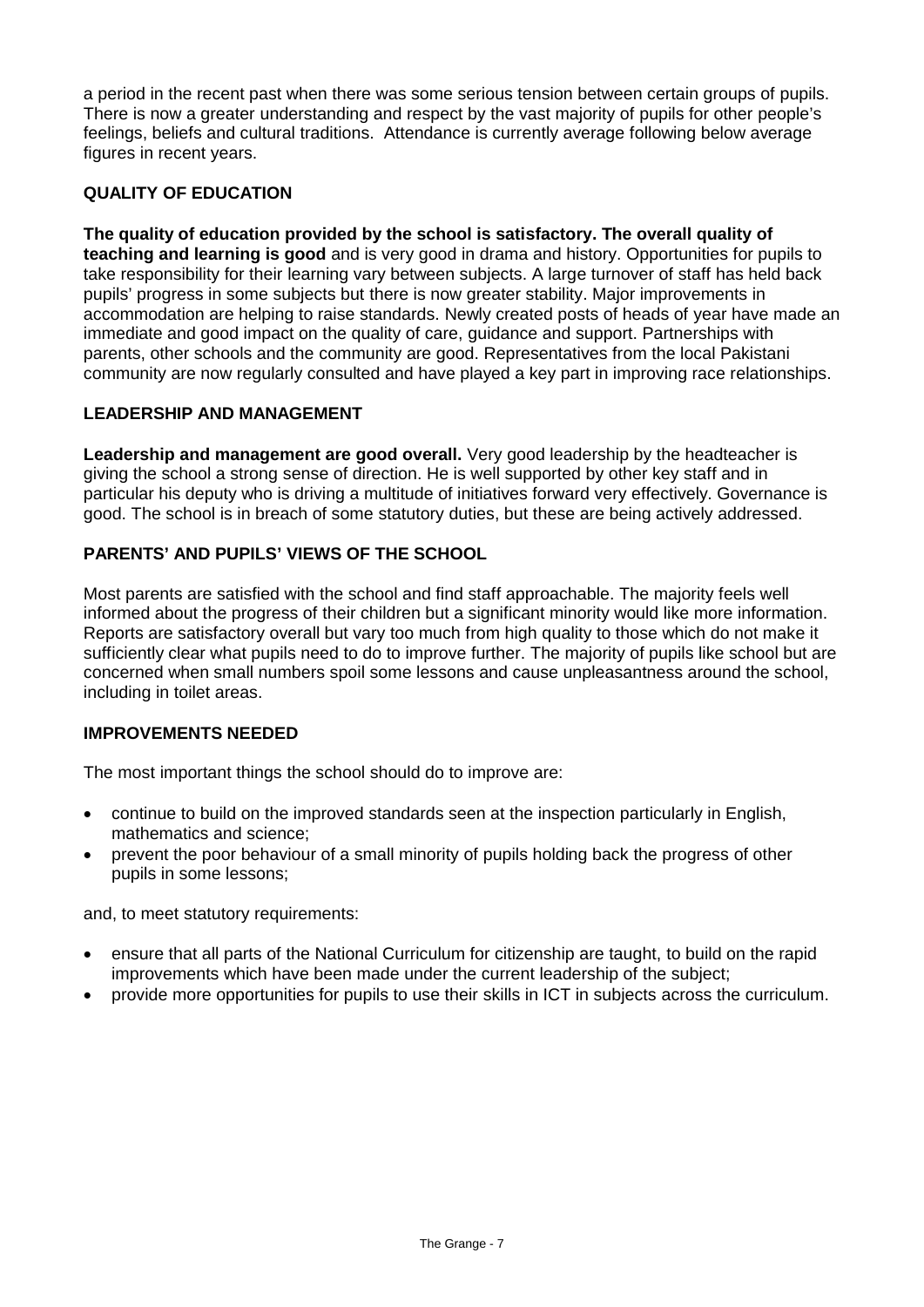# **PART B: COMMENTARY ON THE INSPECTION FINDINGS**

## **STANDARDS ACHIEVED BY PUPILS**

### **Standards achieved in subjects and courses**

Achievement in relation to pupils' prior attainment is **satisfactory.** Standards in English and mathematics are currently average.

#### **Main strengths and weaknesses**

- GCSE results were well above average compared with similar schools in 2003.
- Design and technology has been the strongest GCSE subject over time and the weakest subjects have been mathematics and geography.
- The trend in national test results at the end of Year 9 has been below the national trend but standards currently in Year 9 are improving and are average.

- 1. From the time of the last inspection in 1998 up until 2001 results in national tests at the end of Year 9 were average overall in most years and above average in 2000 compared to all schools. In 2001, however, results fell to below average compared with all schools nationally and that was repeated in 2002 and 2003. This resulted in the overall trend in results since the last inspection to be below the national trend. In addition the 2002 results flagged up some serious concerns, as they were well below average when compared with similar schools, and showed that pupils had made insufficient progress in their first three years in the school and had underachieved.
- 2. Faced with that situation and the prospect of the decline continuing the school was determined to take matters in hand. A combination of measures, including good use of national strategies to improve standards and extra support for pupils at all stages, including Easter holiday revision classes, had a beneficial effect on the 2003 test results. Although results in 2003 compared with all schools were still below average overall they were average in English, and that was a significant improvement. Equally important was a major improvement in the comparisons with similar schools, based on prior attainment, from well below average overall in 2002 to average in 2003. In 2003, compared with similar schools, results were above average in English and average in mathematics and science. The school's plans show a determination to improve further on those results, which is both necessary and possible.
- 3. In the current Year 9 pupils, who joined the school in Year 7 with better standards than the previous year group in core subjects, are on course to attain average results in their tests in 2004 in English, mathematics and science and are achieving satisfactorily. The improvements in mathematics, as at GCSE, are linked to new leadership in the subject. In most other subjects, pupils are achieving well in relation to standards on entry in Year 7, but over the three years pupils have not made sufficient progress in ICT. Pupils meet national expectations in art, design and technology, French, geography and physical education and standards are above national expectations in drama, and just above in history and religious education. Standards are below national expectations in German, ICT and music. In mathematics, music and ICT, standards have suffered because of changes of teachers in the past but in those subjects pupils are now making good progress with greater stability in staffing. Standards in ICT are also benefiting from much improved resources. The reason for standards in German being below national expectations is solely because pupils have only recently started studying the language, but they have made a good start and are achieving well.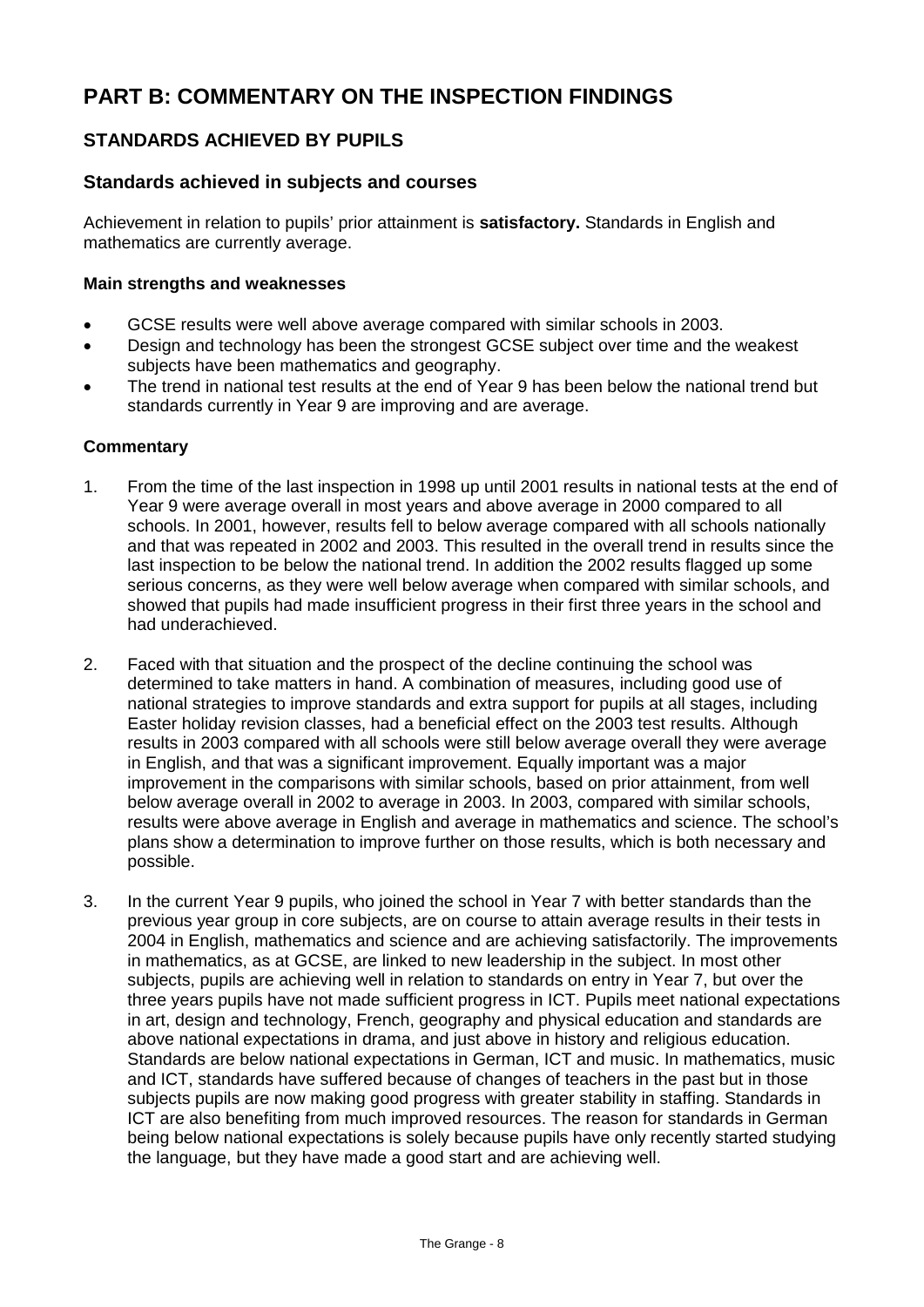- 4. Although overall GCSE results were average compared with all schools in 2002, they were well below average compared with similar schools. The same pupils when in Year 9 had attained above average results overall in national tests and well above average results in English and therefore should have achieved more highly at the end of Year 11 at GCSE.
- 5. Pupils who sat GCSE examinations in 2003 were not as capable as previous GCSE cohorts and when in Year 9 had attained below average results in national tests. However, with much support from the school and in difficult circumstances, including as a result of a high turnover of staff, those pupils achieved very well in relation to their earlier results and met the targets set by the school. Despite the decline in the proportion attaining five or more grades A\*-C. pupils' performance, measured by the better indicator of the GCSE points score, was average. Compared with similar schools based on prior attainment, results were well above average, which was another clear indication of how well that year group achieved taking into account their earlier results. The number of high grades attained by the most capable pupils was a major factor in boosting the average points score, however, and the school recognises that some boys underachieved. As a result the school is monitoring the progress of boys very carefully this year and to good effect.
- 6. In addition to design and technology being consistently well above average at GCSE, several other subjects have performed well over time. Results in art, drama with small numbers, business communication systems, religious education, statistics and Urdu have been mostly well above the national average. Results in mathematics have been mostly below the national average and alongside geography stand out as being weaker than other subjects in most years since the last inspection. GNVQ results in ICT at Intermediate level were very good in 2003.

| Standards in:      | School results | National results |
|--------------------|----------------|------------------|
| English            | 33.4(31)       |                  |
| <b>Mathematics</b> | 33.5(33.4)     | 35.4 (34.7)      |
| Science            | 32.3(31.6)     | 33.6(33.3)       |

#### *Standards in national tests at the end of Year 9 – average point scores in 2003*

*There were 196 pupils in the year group. Figures in brackets are for the previous year.*

#### *Standards in GCSE/GNVQ examinations at the end of Year 11 in 2003*

|                                                     | School results | National results |
|-----------------------------------------------------|----------------|------------------|
| Percentage of pupils gaining 5 or more A*-C grades  | 41.4 (54)      | 52(50)           |
| Percentage of pupils gaining 5 or more A*-G grades  | 87.3 (93)      | 91 (91)          |
| Percentage of pupils gaining 1 or more A*-G grades  | 97.1 (96)      | 96 (96)          |
| Average point score per pupil (best eight subjects) | 32.7 (34.7)    | 35.8 (34.7)      |

*There were 176 pupils in the year group. The percentages include the equivalent GCSE grades obtained in GNVQ assessments. Figures in brackets are for the previous year.* 

7. Currently in Year 11, a more capable group of pupils than the previous year, pupils are on target to attain the improved GCSE results predicted by the school and to return to standards nearer to those attained by pupils prior to 2003. Standards in English and mathematics are average. In other subjects, standards are average in French, German, physical education and religious education, above average in art, design and technology and history and well above average in drama. In ICT, standards are below average as a result of pupils having to make up lost ground and are also below average in science, citizenship and geography. In citizenship the benefit of new leadership is a major factor in improving standards but it will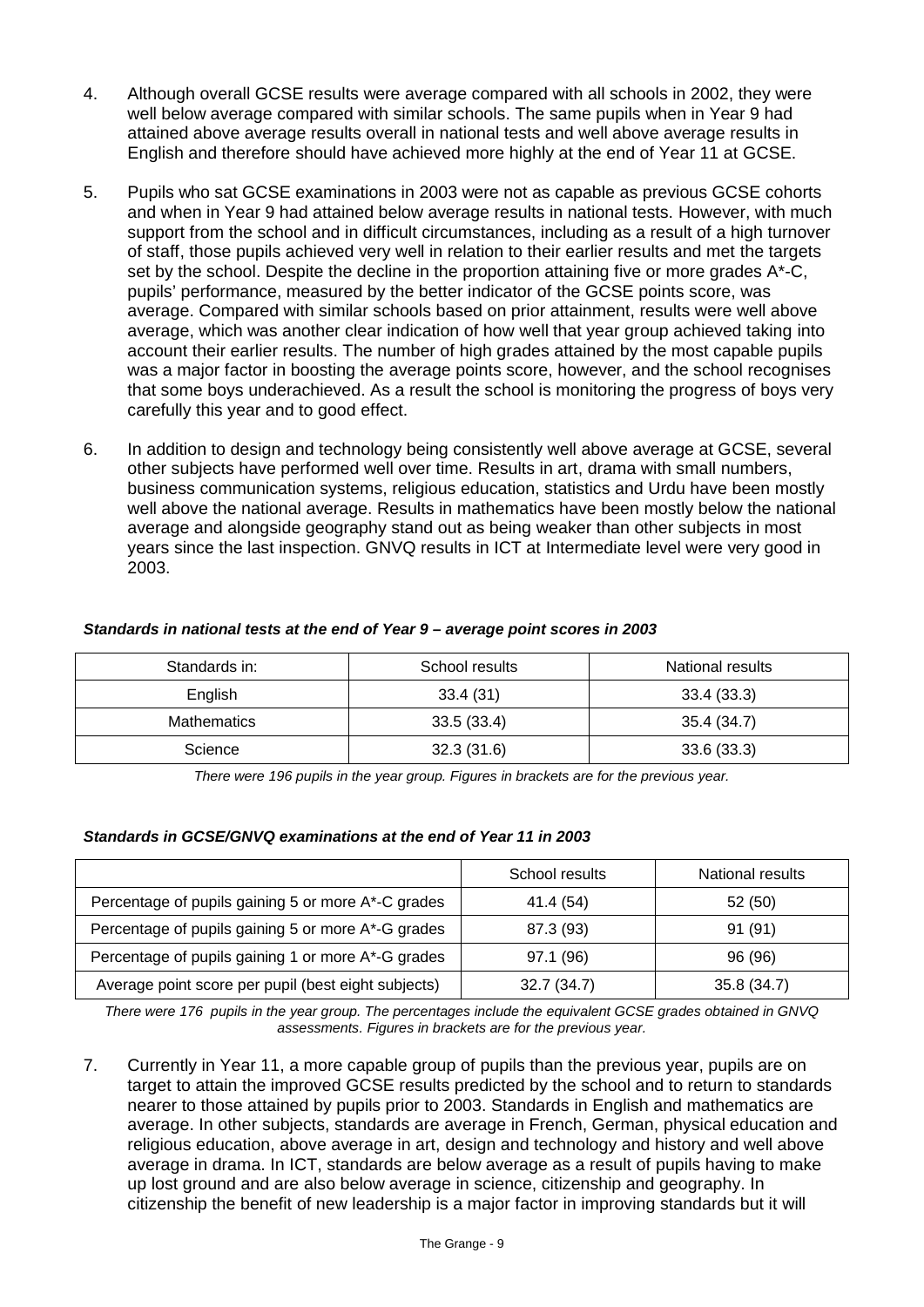take time to catch up on a slow start in the subject. Achievement in Year 11 is satisfactory overall and is good in history, modern foreign languages, physical education and business communications studies and very good in art and drama.

- 8. The school's analysis shows that higher attainers achieve very well at GCSE and that pupils from minority ethnic groups and pupils with special educational needs achieve well. Some boys of average capability noticeably under-performed in 2003 and the school has targeted an improvement in that area; the impact of that is beginning to be felt. Evidence from the inspection showed that there is no significant difference between the performance of different groups but that pupils of all capabilities suffer when their learning is held back by unsatisfactory behaviour in some lessons. The very good provision for pupils with special educational needs makes a major impact but achievement is higher in subjects such as art, design and technology, drama and physical education, where there are more opportunities for practical work. Gifted and talented pupils achieve satisfactorily but there is more to do to ensure they are challenged and stretched in some lessons. Pupils with English as an additional language and the two refugee pupils in the school are achieving very well considering their starting point and are benefiting from high quality support.
- 9. Pupils' skills in English and literacy and mathematics enable them to make at least satisfactory progress in all areas of the curriculum but some pupils with special educational needs require and receive very good support to make that possible. Although proficiency in ICT is not as good as it should be, rapid improvement is being made which is giving pupils the necessary skills to apply their knowledge to other subjects when given the opportunity.

## **Pupils' attitudes, values and other personal qualities**

Attendance is **satisfactory**. Pupils' attitudes and behaviour vary from mainly good to poor and are **satisfactory** overall. Pupils' spiritual, moral, social and cultural development is **satisfactory.**

#### **Main strengths and weaknesses**

- Attendance is improving following below average figures in recent years.
- Behaviour is mainly good, often very good, but a small minority of pupils behave badly and hold up the learning of others and pull down behaviour to satisfactory overall.
- Racial harmony has greatly improved.

#### **Commentary**

10. The school is working hard to reduce absenteeism, and attendance is around average so far this year following well below average figures for 2002-3. The school recognises that the performance of some pupils in GCSE examinations has been affected by poor attendance and have appointed an attendance officer who is working hard and successfully to improve that situation. A barrier still to overcome is the reluctance of some parents to provide reasons for their children's absence and that inflates the recorded unauthorised absences.

#### **Attendance**

#### *Attendance in the latest complete reporting year (%)*

| Authorised absence |     | Unauthorised absence |  |
|--------------------|-----|----------------------|--|
| School data        |     | School data          |  |
| National data      | . . | National data        |  |

*The table gives the percentage of half days (sessions) missed through absence for the latest complete reporting year.*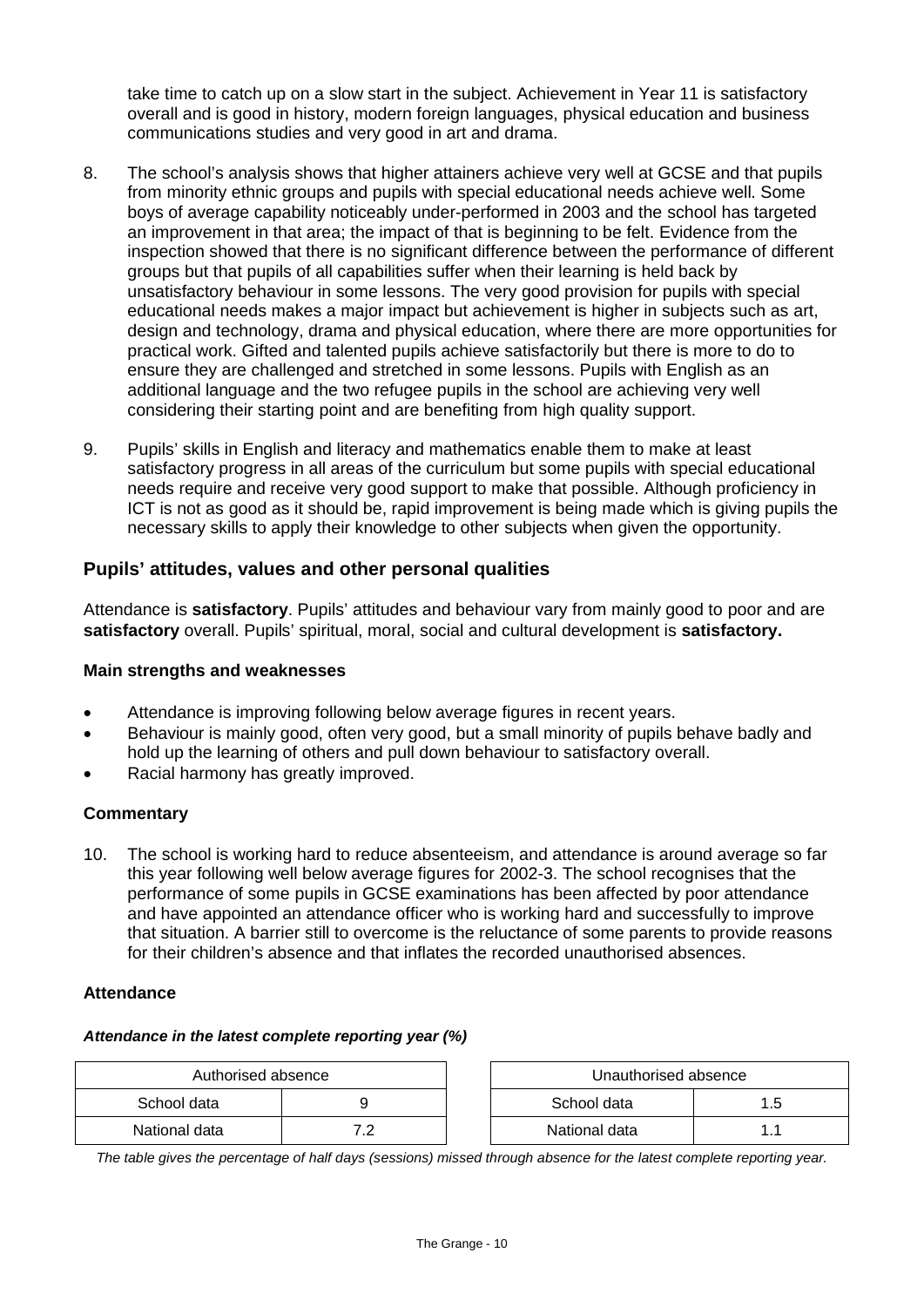- 11. The school has moved rapidly to tackle the deteriorating situation of behaviour in recent years. A well co-ordinated effort throughout the school has improved behaviour considerably and the majority of pupils are now keen to learn. Behaviour is now satisfactory overall but pupils and their parents understandably feel strongly when a small minority disrupts progress in some lessons. That is sometimes associated with weaknesses in class management, but there are some pupils who are challenging for even the most competent teacher. Small numbers of pupils showed themselves in a very poor light at the inspection when deliberately setting out to prevent teachers from teaching as well as they could. In addition a small minority cannot be trusted to behave well when not directly supervised and damages property, removes locks in toilets and uses such areas as a refuge for smoking. Although reduced considerably some bullying still exists, but pupils are pleased with the way staff deal with any reported incidents.
- 12. Most pupils have a clear understanding and acceptance of what is right and wrong but a small minority falls below such standards and can make life unpleasant for others. A very firm but necessary line was taken on exclusions in the last school year with an increase in fixed-term exclusions in particular and permanent exclusions used in extreme and justifiable cases. Exclusions are now much reduced. The new Teaching and Learning Centre, which includes catering for pupils who are at risk of exclusion, is already helping to diffuse some tensions and helping to reintroduce pupils back into lessons. Pupils who attend the centre for one or more of their lessons a week recognise that something had to be done, and welcome the opportunity to have one-to-one attention and time to talk through issues of concern.

#### **Exclusions**

#### Categories used in the Annual School Census No of pupils on roll Number of fixed period exclusions Number of permanent exclusions White – British 757 100 2 White – any other White background 13 0 0 Mixed – White and Black African 4 0 0 Mixed – White and Asian  $\begin{array}{ccc} 1 & 1 & 5 & 1 & 0 \\ 0 & 0 & 0 & 0 \end{array}$ Mixed – any other mixed background 1 0 0 Asian or Asian British – Indian and Asian or Asian or Asian British – Indian and Asian and Asian and Asian and A Asian or Asian British – Pakistani 104 104 104 22 + 22 Black or Black British – Caribbean 4 5 1 Chinese 1 0 0 Any other ethnic group and the contract of the contract of the contract of the contract of the contract of the contract of the contract of the contract of the contract of the contract of the contract of the contract of the No ethnic group recorded and the set of the set of the set of the set of the set of the set of the set of the set of the set of the set of the set of the set of the set of the set of the set of the set of the set of the se

*The table gives the number of exclusions, which may be different from the number of pupils excluded.*

13. Evidence from a variety of sources, including the local Pakistani community, testify to a greatly improved ethos in the school, including in relation to racial harmony. There were examples of major friction between ethnic groups in the recent past which was a significant factor in an increase in fixed-term exclusions which were not confined to any particular ethnic group. That is no longer the case; a policy of zero tolerance has been adopted in combating racism, with a strong oversight from the headteacher. There is now a greater understanding and respect for other peoples' values, beliefs and cultural traditions. The school is far from complacent but has much better strategies at hand to intervene if any problems reappear, including much closer contacts with all sectors of the community including representatives of

#### *Ethnic background of pupils Exclusions in the last school year*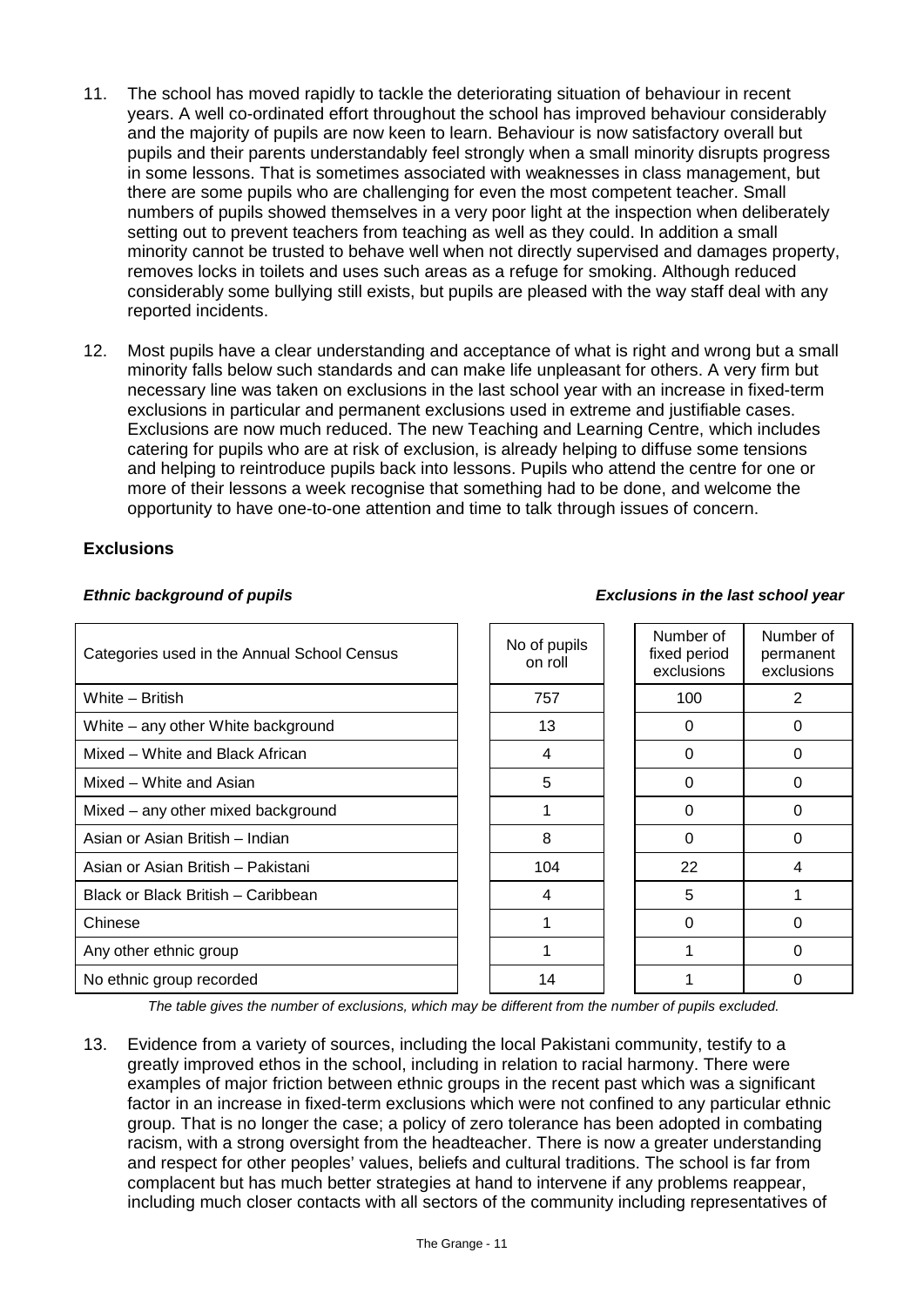Pakistani families. The teaching of religious education and the study of a broad range of faiths plays an important part in enabling pupils to reflect on their own experiences, explore those of others and understand the wider world and spiritual questions and issues. Weekly assemblies and 'thought for the day' are improving the opportunities to reflect on and discuss issues. Pupils fasting for Ramadan during the inspection week were well supported, and other pupils had a clear understanding of its purpose through explanations in high-quality assemblies which embrace all faiths.

14. Parents are very positive in their view that staff encourage pupils to become mature and independent. Most pupils enjoy school, feel valued, have good relationships with staff and each other, and respond with growing confidence, but there are pupils who are reluctant to take responsibility for their own learning. Some pupils in Years 10 and 11 see little relevance in much of the curriculum on offer but some positive steps are being taken to address that. The prefect body is an active and confident group which contributes positively to school life, but prefects have a difficult job when helping to supervise some areas at lunchtime as some pupils refuse to co-operate. The system of applying for the position and having an interview has widened the range of pupils and encourages opportunities for all. Pupils with special educational needs who become prefects are very well supported in that role. Pupils from minority ethnic groups are well represented on the prefect body.

## **QUALITY OF EDUCATION PROVIDED BY THE SCHOOL**

## **Teaching and learning**

Teaching and learning and the quality of assessment are **good.** 

#### **Main strengths and weaknesses**

- Teaching and learning are good overall and very good in drama and history but opportunities for pupils to develop their capacity to work independently varies between subjects.
- Most teachers insist on high standards of behaviour but small minority of pupils do not respond well enough.
- Questioning techniques are used very well to involve pupils of different capabilities.
- Teachers and assistants and support staff work very effectively together.

#### **Commentary**

15. The overall quality of teaching and learning is good and that is making a significant contribution to turning around some declining results and improving standards of behaviour and the ethos of the school. Teaching is very good in drama and history and good in nearly all other subjects including in English and mathematics. Teaching is satisfactory in science. The special educational needs co-ordinator (SENCO) sets a strong example through her own very good teaching. A more stable staffing is a significant factor in improving standards. Although teaching and learning in citizenship are currently satisfactory, over time, because of weaknesses in provision, teaching and learning have been unsatisfactory.

#### *Summary of teaching observed during the inspection in 126 lessons*

| Excellent | Very good | Good     | Satisfactory | Unsatisfactory | Poor | Very Poor |
|-----------|-----------|----------|--------------|----------------|------|-----------|
| 5 (4%)    | 35 (28%)  | 52 (41%) | 28 (22%)     | 6 (5%)         |      |           |

*The table gives the number of lessons observed in each of the seven categories used to make judgements about lessons; figures in brackets show percentages where 30 or more lessons are seen.*

16. Teachers have a good command of their subject and in drama such expertise is used very well to put pupils at ease and in building up their confidence.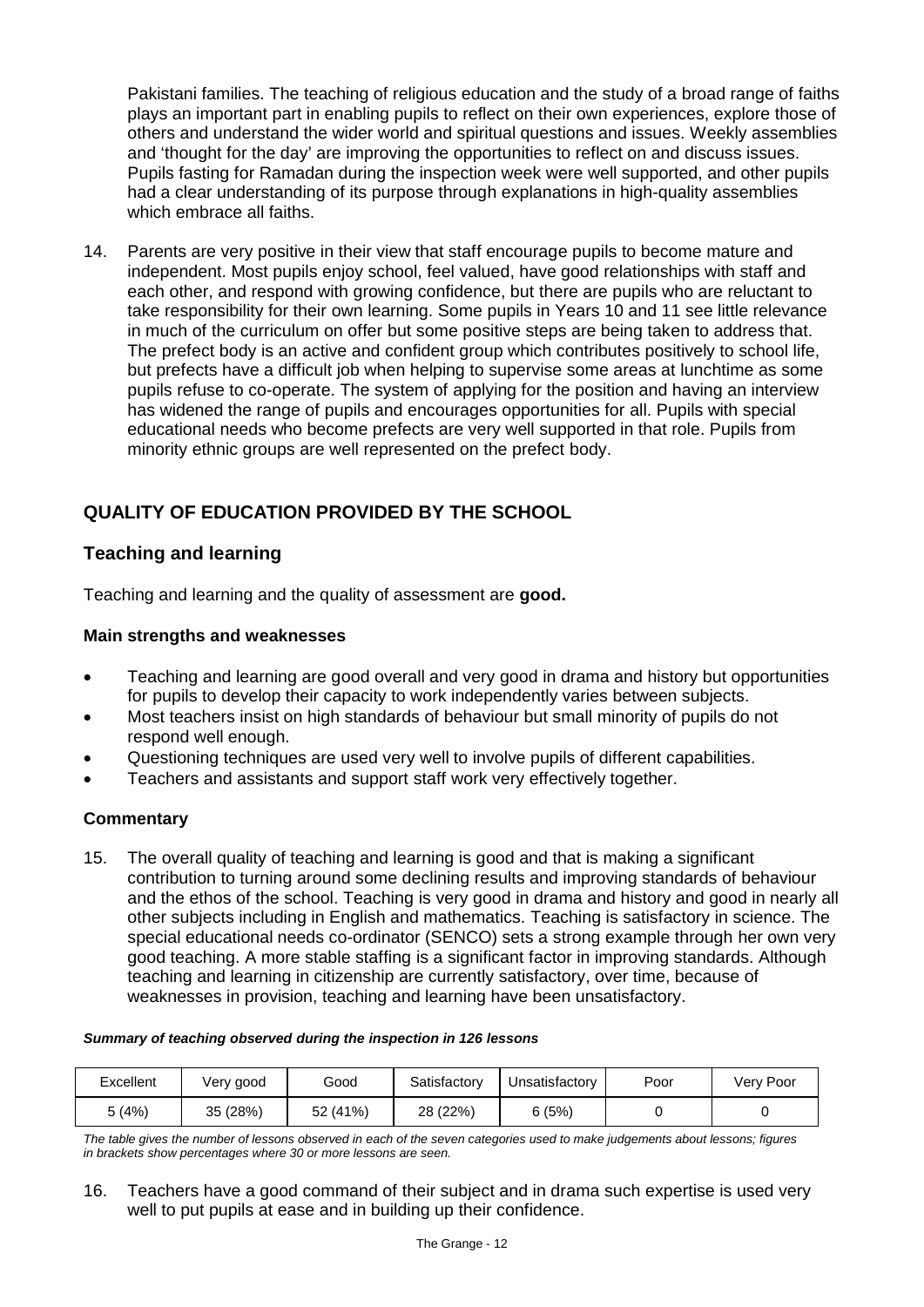- 17. Teachers plan well to create interest, and clear objectives are profitably shared with pupils in most lessons. Excellent relationships and high expectations in drama succeed in interesting, engaging and encouraging pupils. Very good relationships are also a marked feature of lessons in design and technology and history and in the best lessons in other subjects including in personal, social and health education (PSHE). Teachers' expectations are good in physical education not only for standards of work but also for behaviour and sporting attitudes. In science the progress which pupils make is strongly dependent on who teaches them and the expectations set. Whilst expectations are generally high in design and technology there are lessons which do not challenge all pupils sufficiently.
- 18. In the majority of lessons the needs of different groups of pupils are well met. Good planning is made for pupils with special educational needs. There is an acute awareness of involving pupils of different ethnic backgrounds fully in lessons and much sensitivity is shown in that respect. Although pupils with particular gifts or talents are achieving satisfactorily there are some lessons where insufficient challenge is built into the lesson. There are good examples of the highest attainers being challenged productively in mathematics.
- 19. Teaching methods are good overall and a very good feature is the use of sharply focused questioning techniques to keep pupils on their toes and to challenge pupils of different capabilities. Notable examples were seen at the inspection in several subjects including in mathematics, science, geography, history, religious education, music and modern foreign languages. Some good starter exercises to lessons were seen in mathematics but lessons do not always finish on a good note in drawing together what has been learned and the same is true in science. Excellent sets of notes in history aid pupils enormously in their recall of information. Considerable strides have been made in the teaching of ICT in specialist lessons and there are examples of good use in other subjects such as religious education and in a PSHE lesson observed with Year 11. Overall, however, the use of ICT across the whole curriculum is not as well developed as it should be, but that is an improving situation. The use of homework to extend and reinforce learning is good but is not set regularly in ICT. Teachers work very well with teaching assistants and other support staff, including those supporting pupils with special educational needs and technician staff in practical areas.
- 20. The assessment of pupils' work is good. There are many examples of diligent and helpful marking which makes it clear to pupils what they have achieved and what they need to do to improve but checks to ensure these are followed up are not always made. Assessment is very well used in drama and is very thorough in history. Assessment procedures are good in modern foreign languages and in the tracking of pupils' progress in design and technology. Satisfactory use is made of National Curriculum levels and is an improving feature as new teams in several subject areas settle down. Homework is mostly marked well and set regularly but some parents at the pre-inspection meeting complained about gaps in the setting of homework and at times tasks which were not challenging enough.
- 21. Teachers generally establish good relationships and manage behaviour well. When unsatisfactory behaviour occurs or is anticipated, teachers usually adhere to school policy to prevent lessons being disrupted. There are lessons, however, where teachers' management skills are not good enough to cope with some difficult pupils. During the inspection the same pupils were seen behaving well in some lessons with a particular teacher and unsatisfactorily in others with a different teacher. Most pupils apply themselves well to learning and are prepared to work hard but small numbers are reluctant to learn and co-operate, particularly in some lessons, or deliberately set out to disrupt and prevent teachers from showing themselves at their best. In English, poor listening skills by some pupils and lack of skills in following and analysing an argument caused them to lose concentration. Teaching and support in the Teaching and Learning Centre during the inspection was of a very good quality and excellence was seen in an individual interview, with tutor and pupil developing joint strategies to prevent possible exclusion.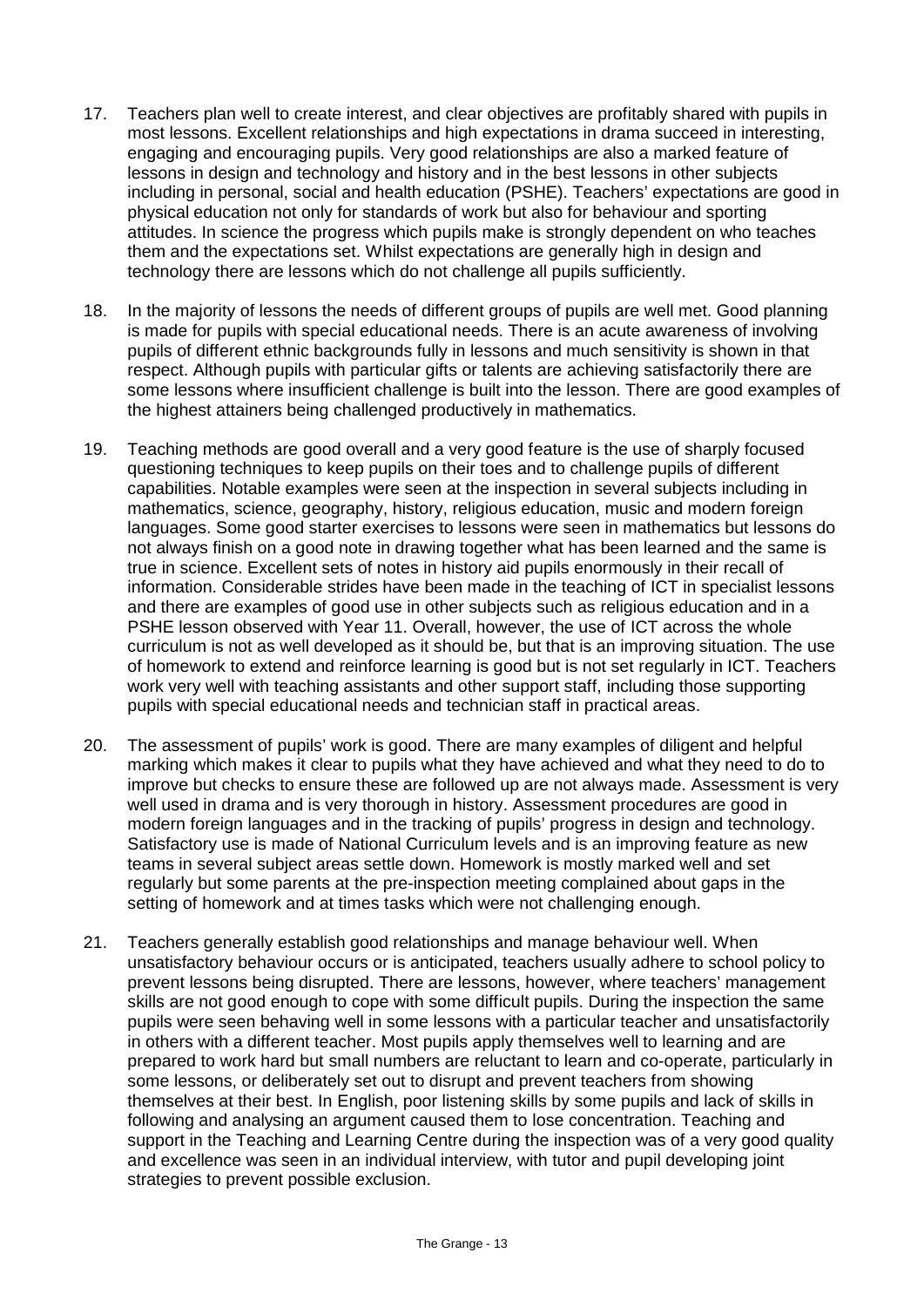22. Pupils' capacity to work independently varies from one subject to another and is satisfactory overall. As well as ensuring that some unsatisfactory behaviour does not get in the way of learning a significant proportion of teachers are confident to forge ahead in developing pupils' capacity to work independently, but in some lessons such opportunities are not made available. Improvisation and group work feature strongly in drama in promoting independent learning. In history and religious education, pupils readily respond to opportunities to learn through discussion and in music are prepared to take responsibility for their own learning when faced with some exciting tasks. Much greater independence is being developed in mathematics. In English there is too much dependence on the teacher and in science there is scope for the more creative involvement of pupils in some lessons.

## **The curriculum**

The curriculum is **satisfactory** and opportunities for enrichment are **good.** The quality and quantity of accommodation and resources are **satisfactory.**

#### **Main strengths and weaknesses**

- Some good steps have been taken to broaden the curriculum in Years 10 and 11.
- Statutory requirements are only partly met in relation to the teaching of citizenship.
- The good range of extra-curricular activities involves pupils of all ages.
- Significant improvements in accommodation have contributed to a 'good feel factor' in the school and a calming atmosphere but access for disabled pupils is unsatisfactory.
- Much-improved facilities in ICT are helping to raise standards in all year groups.

- 23. The school has taken the necessary steps to improve its provision for collective worship by developing a whole-school 'theme of the day' to complement assemblies. Despite much improvement of late, not all strands of the National Curriculum are taught adequately in citizenship in order to meet fully statutory requirements, but that is being positively addressed. Elsewhere the curriculum is mainly broad and balanced. Good attention has been paid to national initiatives to improve standards in Years 7 to 9. The religious education course has been changed to better reflect the multicultural nature of the school and, as part of their GCSE studies, pupils visit a local Mosque. Work experience for all Year 10 pupils extends over two weeks which is good practice and pupils are left in no doubt what is expected of them to make that successful. A development plan specifically for work experience is good practice. The school offers a good range of GCSE subjects. The school is determined to do far more for those pupils who are turned off by a traditional school curriculum. In Years 10 and 11 a satisfactory start has been made in offering more vocational opportunities, including courses in conjunction with a neighbouring college. Higher attainers are also being considered and can opt for an AS-level course in creative thinking at a local sixth-form college. The introduction of a Princes Trust course in Years 10 and 11 has broadened provision. A good PSHE programme now co-ordinated through heads of year ensures good coverage of a wide range of topics and themes including sex and relationships education and attention to alcohol and drug misuse. The school has ambitions to secure specialist technology status and a submission is planned for 2004.
- 24. There has been a complete change of setting arrangements in Years 7 to 9, based on pupils' prior attainment. Setting arrangements where used offer opportunities to stretch pupils of all capabilities but it is too soon yet to measure the success of the new arrangements and the school has planned an early review to ensure pupils have been placed in the correct groups. In history and geography in some lower sets in Year 7, pupils benefit from extra support from their English teacher to develop literacy across the curriculum. Small group sizes for pupils with special educational needs ensure that all receive individual help. Additional support for pupils outside normal lesson time is helping pupils achieve more highly, for example the recent revision classes in the holidays at the end of the spring term for pupils in Years 9 and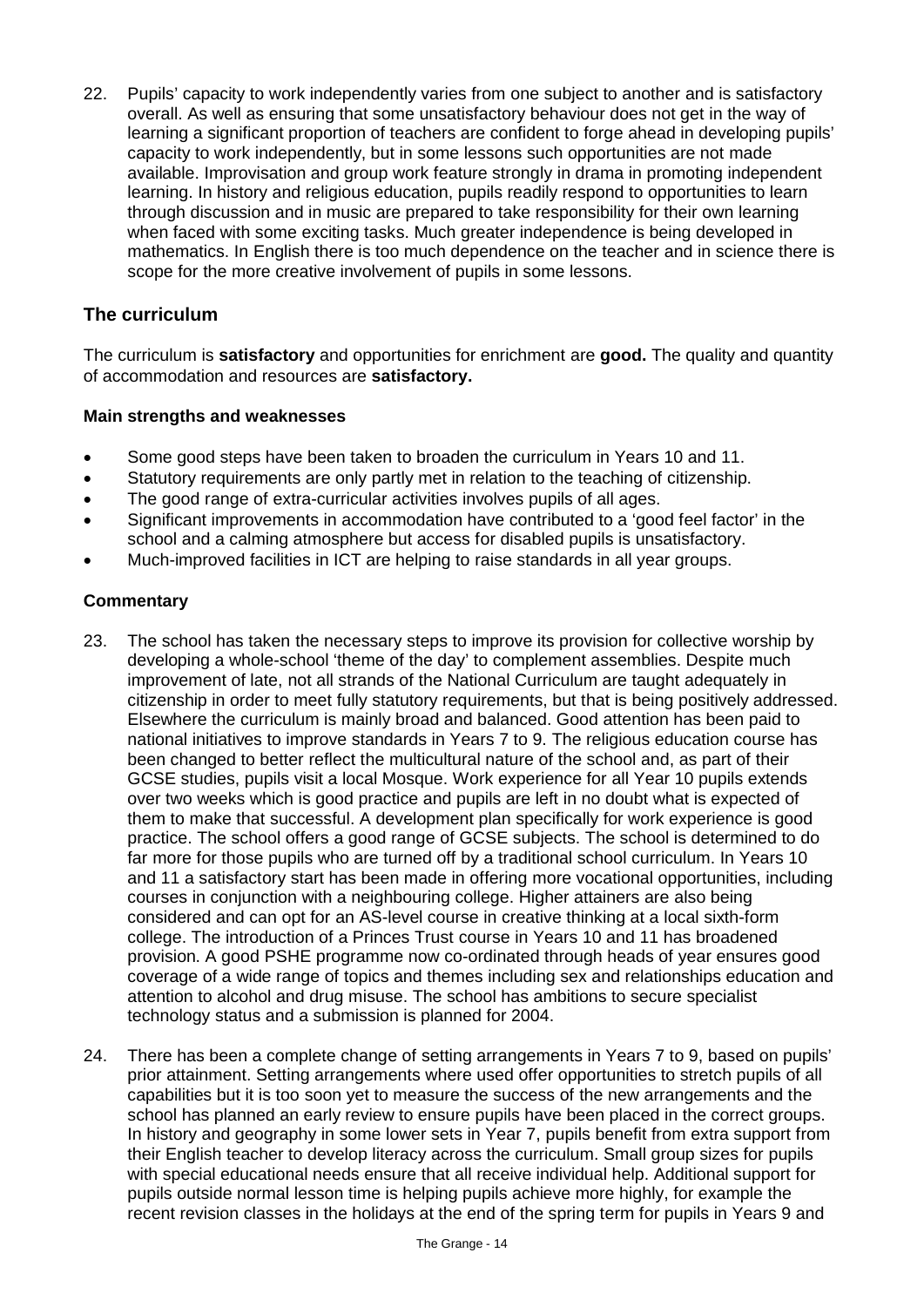11, which were very well attended. An innovative feature was the use of trainee teachers from Wolverhampton University to support pupils' regular teachers.

- 25. A good range of extra-curricular activities is strongly promoted and three enrichment coordinators have been appointed to build on that as well as the appointment of a school sports co-ordinator. There is good practice in relation to special educational needs with the SENCO and team encouraging such pupils to participate in extra-curricular activities. Extensive music opportunities are provided by woodwind, brass and strings groups and an orchestra and choir. The music and drama concert last summer was a good example of departments working together to celebrate pupils' achievements. The Duke of Edinburgh programme is well established. Good provision is made for extra-curricular sport and there is a good range of visits to extend pupils' experiences including residential experience for all Year 9 pupils as well as trips and group visits abroad. The enrichment week for Year 9 is very well planned. Whilst a good range already exists one of the school's priorities in its development plan is to develop extra-curricular activities further.
- 26. Most staff are suitably qualified and there is a good mix of experienced and newer staff. Following some disruption through a high teacher turnover the teaching team is now more stable, but there are difficulties in attracting staff in some subject areas which is not peculiar to this school. Only a few are not yet qualified as teachers and they receive very good support including a qualified teacher in some lessons. The majority of learning support assistants have completed or are working towards recognised courses of study and regularly attend short training courses. Accommodation is satisfactory and there are good features but there are also pressures pending the building of a new classroom block which has been approved. The governors are aware of restrictions on access for disabled pupils and would like that resolved if funding was available. The swimming pool is a great asset and is used well. Wellappointed ICT rooms encourage a business-like atmosphere and are being well used to raise standards. There are times, however, when specialist ICT rooms are not being used and therefore there are missed opportunities for those staff who are not using ICT enough in their subject teaching to meet statutory requirements. The hall provides adequate accommodation for drama but is not ideal acoustically and there are occasional problems of access.

## **Care, guidance and support**

Provision for pupils' care, welfare, health and safety is **good.** Provision of support, advice and guidance based on monitoring is **good.** Involvement of pupils through seeking, valuing and acting on their views is **satisfactory.**

#### **Main strengths and weaknesses**

- Good internal support and co-operation with outside agencies ensure that pupils at risk and others causing concern are well supported.
- Newly appointed heads of year are making a positive impact on supporting pupils.
- Induction arrangements are good and help Year 7 pupils settle quickly.
- Very good improvements have been made in school security.
- Some pupils are reluctant to use the toilets at times because of the poor behaviour of a small minority but the school has begun to take positive steps to tackle that problem.

#### **Commentary**

27. Child protection procedures comply with those adopted by the local Area Child Protection Committee and are used well to minimise disruption to pupils' learning. Governors are involved in health and safety issues and have given much backing and support. Very good first-aid procedures and facilities are in place. Parents appreciate the improvements in security, as previously it was possible for anyone to enter school without being challenged. Systems are in place to ensure the safe use of the Internet. Health and safety checks are regular in workshops and practical areas. Pupils work in a safe environment, and the close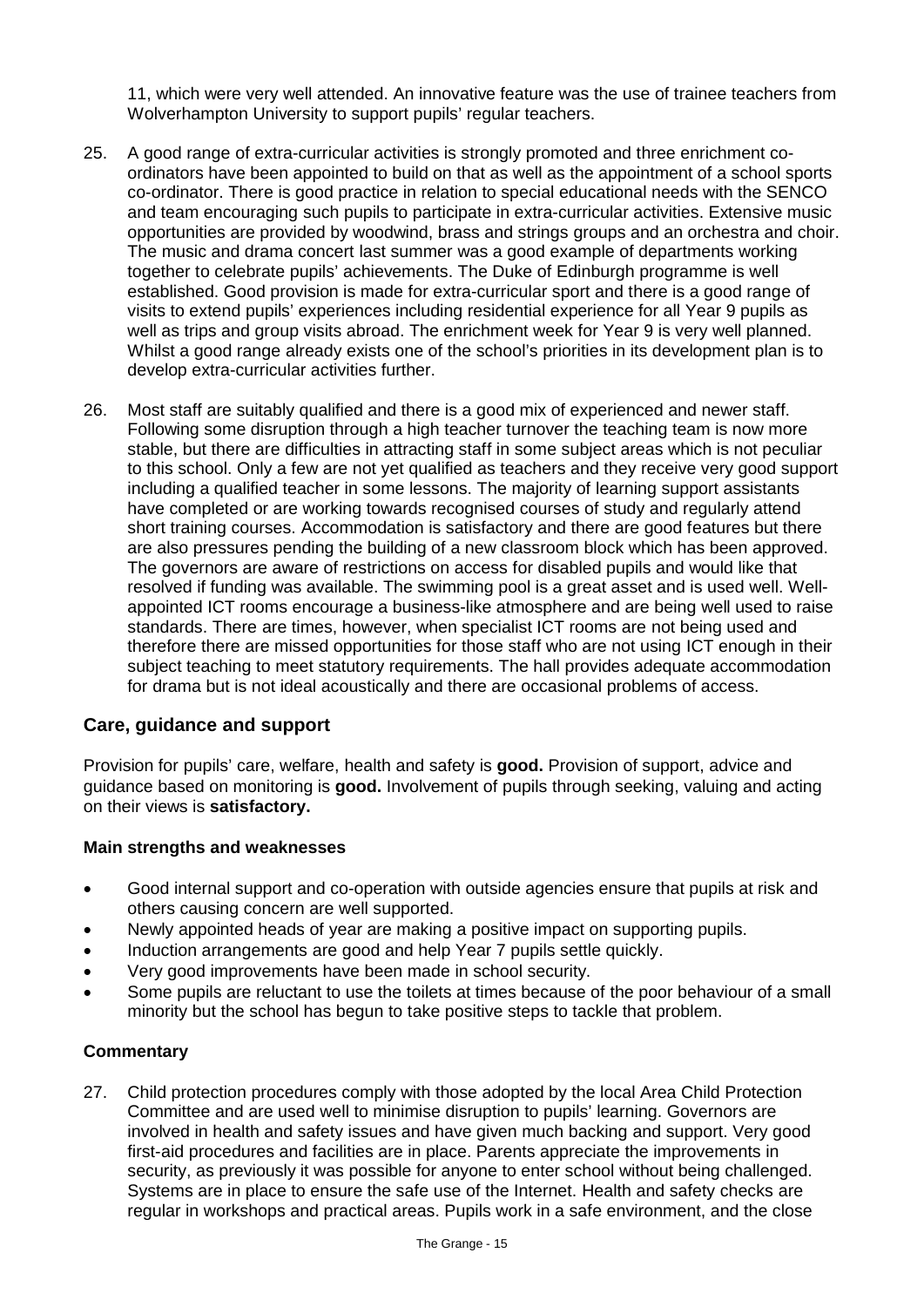adult supervision of all the toilet areas seen during the inspection has improved the situation where some pupils felt worried about using them because of the behaviour of a minority. Although the school has signed up as a 'healthy school' it has some way to go in changing the eating habits of pupils in school. A wider range of healthy food options is being offered at lunchtime but most do not opt for that. The school decision to remove a vending machine where pupils could buy sweets and chocolate is a positive step. The shorter lunchtime is bringing extra pressure on serving pupils with meals in a reduced time. There have been teething problems and some pupils are unhappy with the new arrangements, especially if they wish to attend an extra-curricular activity during the lunch period.

- 28. New arrangements for support, guidance and advice are having a positive impact. Prior to the current year, three heads of house were charged with providing much of the pastoral support, which was a tall order. That has been replaced with a system common to most schools with a head of year for each year group. Heads of year are working very effectively with the deputy headteacher, form tutors and special educational needs staff to provide well co-ordinated support, advice and guidance for pupils. An 'inclusion group' has been established recently to ensure that all pupils who need support receive it.
- 29. The performance of pupils with special educational needs is constantly monitored with careful follow-up action to discuss individual targets related to both classwork and extra-curricular activities. As pupils have more ready access to a sympathetic adult in school there is more chance of minor issues being prevented from becoming major ones. A much better focus is being placed on pupils with a record of poor behaviour and the Teaching and Learning Centre is helping to keep pupils in school who might otherwise have been excluded. Two refugee pupils have been well supported and have made very good progress. Progress in English development is effectively monitored for all minority ethnic pupils and support provided as needed. The placing of more emphasis on celebrating pupils' achievement is also ensuring that pupils of all abilities are given recognition. The Bridge Project has provided very good support for vulnerable pupils starting school.
- 30. Parents of Year 7 pupils have been impressed with the good induction arrangements. A very good PSHE module 'Managing Myself' produced specifically for Year 7 has also helped in the transition from primary to secondary school. Prior to leaving school there are plenty of opportunities for pupils to plan the next stage of their education or training, and they receive very good impartial advice from the Connexions service and school staff working in that area. Gifted and talented pupils are encouraged to set their sights high and a three-day visit to the University of Oxford for selected Year 10 pupils last May helped in raising aspirations and another day is planned for this school year.
- 31. The school is looking at ways to involve pupils more effectively in the development of the school. The school council is a good forum for this and more involvement with the youth service is planned. Pupils' views have been listened to in creating outdoor seating and social areas. Pupils with special educational needs are fully involved in discussions leading up to annual reviews and records show their contributions are listed to and valued.

## **Partnership with parents, other schools and the community**

Links with parents are **good.** Links with other schools, colleges and the community are **satisfactory.**

#### **Main strengths and weaknesses**

- Links with parents are good including with those parents of minority ethnic backgrounds.
- There are good relationships with parents of pupils with special educational needs.
- The Grange Partnership is a very good recent innovation.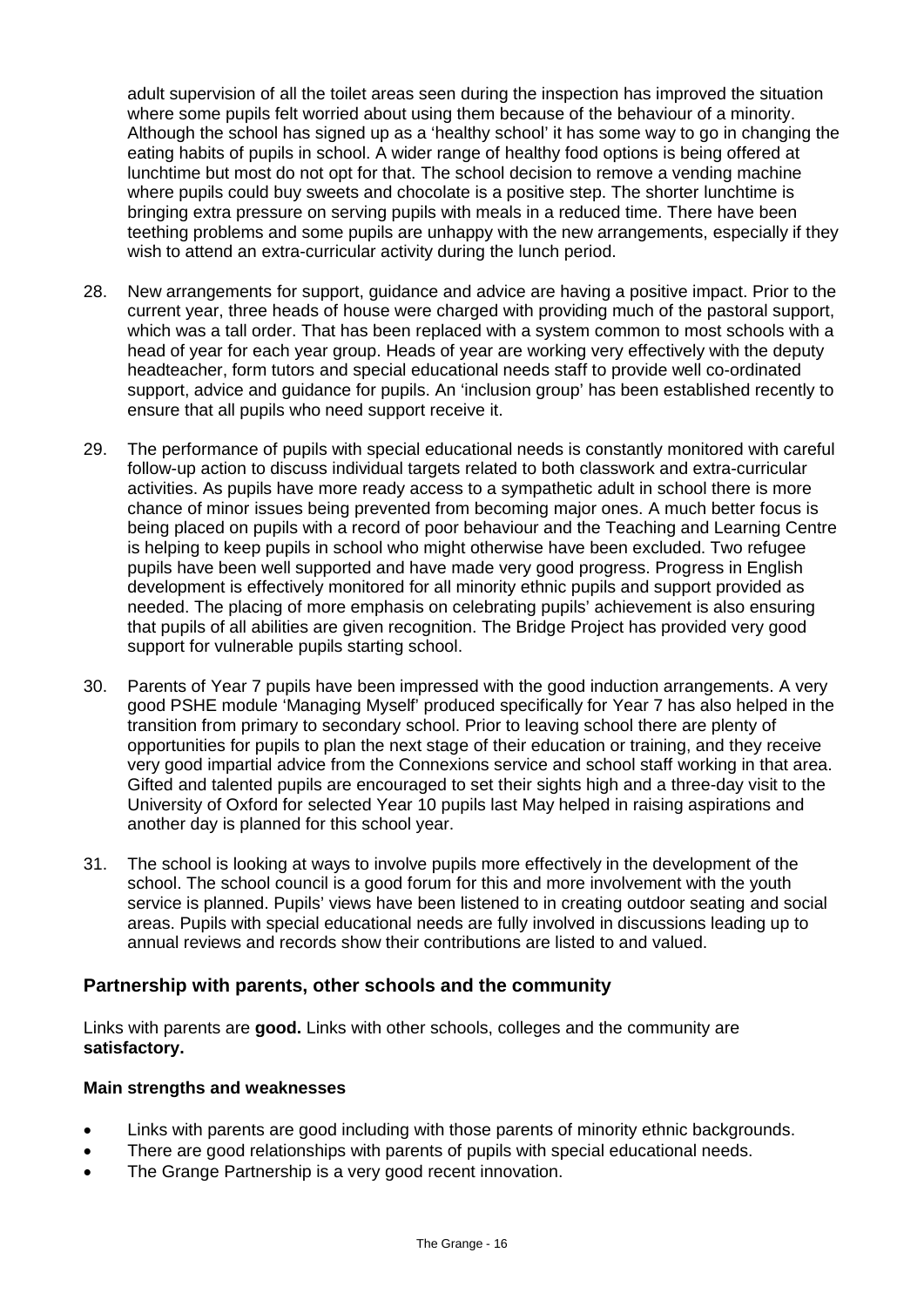## **Commentary**

- 32. The majority of parents feel comfortable about approaching the school with questions, problems or complaints. Parents generally agree that the school seeks their views and takes account of their suggestions and concerns, but some feel that timescales for consultation have at times been too short. Whilst the majority of parents feel well informed about how their children are getting on, others would like more regular information about their progress. For some year groups the formal opportunities for receiving such information take place during only one term of the school year. Parents' evenings are well attended. School reports are satisfactory and there are good examples of clear and sharp targets being set for pupils to improve but too many reports lack precise guidance on improving standards. Newsletters to parents are regular, interesting and informative. The current annual report to parents is much improved with clearer information on test and examination results.
- 33. Pupils' organisers serve as a useful link between home and school in encouraging parents' involvement in their children's education, and are regularly checked by form tutors. There are now regular meetings with the Pakistani community representatives serving a vitally important two-way link. Such parents no longer feel remote from the school and their perceptions of the school are much changed. At the same time the school recognises that such meetings should not be seen as a substitute for attendance at general parents meetings and is looking for all sectors of the community to be represented on parent bodies. A home-school link officer made possible by the Ethnic Minority Achievement Grant (EMAG) is working successfully with mothers of Year 7 pupils from the Pakistani community to encourage their involvement in school.
- 34. There are good relationships with parents of pupils with special educational needs, and they appreciate knowing who the support assistants are who will be working with their children. Where pupils have an individual education plan a copy is sent and they are encouraged to use the strategies outlined. More parents of pupils with special educational needs now attend parents' evenings and other functions. There are some good links with the local college where some pupils attend vocational courses, and a local secondary school runs a Year 11 AS group for gifted pupils, which four Grange pupils attend.
- 35. Links with outside agencies are being considerably strengthened and the Grange Partnership involving a wide range of organisations is evidence of that. Although links with primary schools have improved transfer arrangements, curriculum links are not strong enough, but the head of Year 7 is working on that. There are some good examples, however, of primary schools occasionally using specialist facilities at the school, which they have difficulty in providing themselves, for example in design and technology, music, art and physical education.
- 36. There is comparatively little use of school facilities by the community except for the regular use of sports facilities particularly for football and swimming. The school has identified the expansion of such links as an area for improvement.

## **LEADERSHIP AND MANAGEMENT**

The governance and overall leadership and management of the school are **good.**

#### **Main strengths and weaknesses**

- Leadership by the headteacher is very good.
- A strong commitment to equality of opportunity pervades the school.
- At all levels in the school there is a co-ordinated and more consistent approach and that is beginning to have a positive effect in raising standards.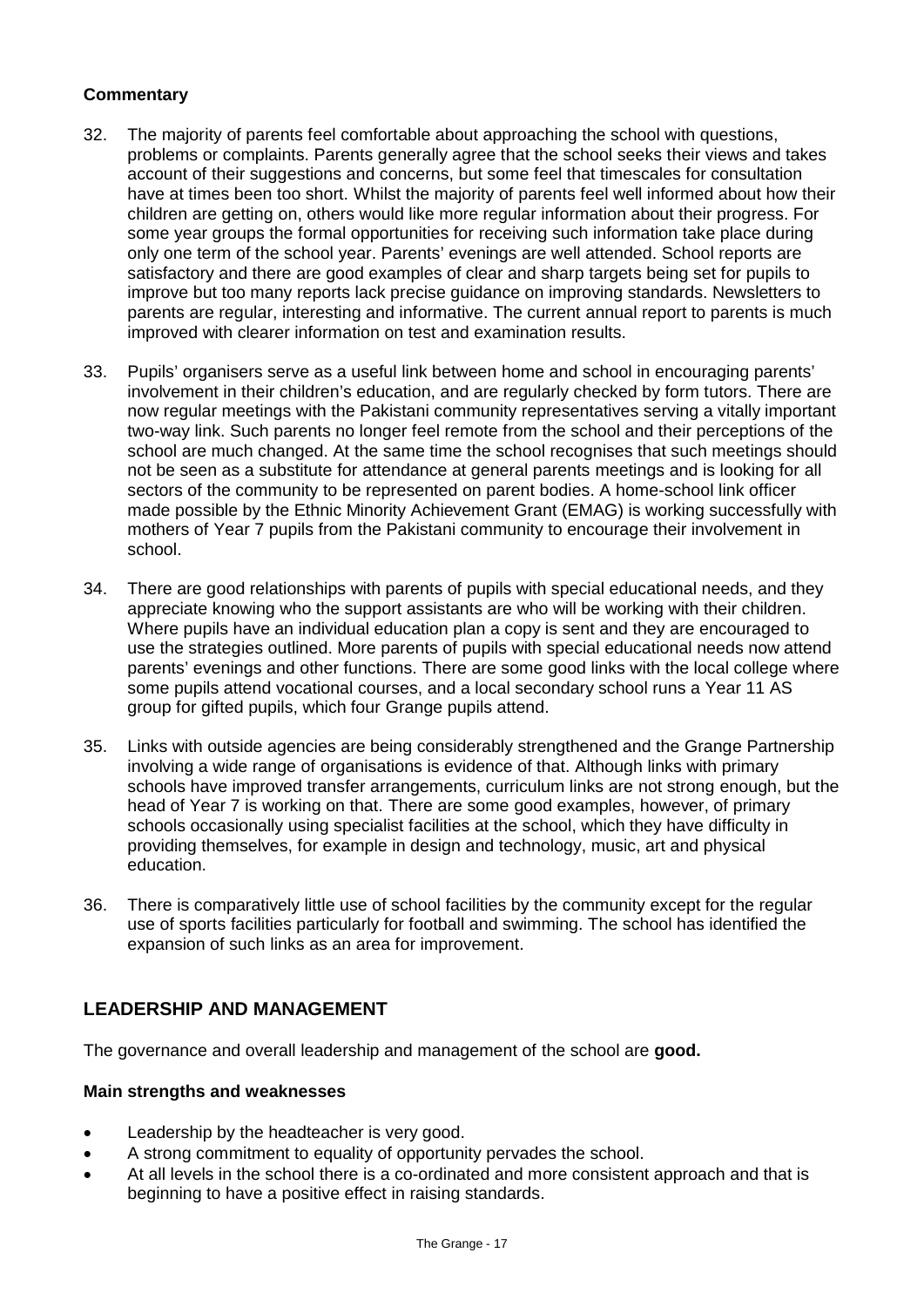- Good self-evaluation is a growing strength of the school but some departments are more advanced than others.
- With a tight budget everything possible is done to maximise its use and secure best value.

- 37. Governance is good. Governors make a significant contribution in helping to shape the vision and direction of the school. They welcome increased opportunities to discuss the strengths and weaknesses of the school openly with the headteacher, give much support and ask searching questions where necessary. The respective talents of governors are well used, including parent governors. The governing body has been strengthened of late by the addition of a representative from the local Pakistani community. In seeking to improve the school, governors have not shrunk from making difficult decisions in the recent past, including when faced with some serious issues of racial tension. This led to a marked increase in exclusions, involving pupils from white and minority ethnic backgrounds. They have made a major contribution in helping the school to move on including through some very good staff appointments. Governors are doing everything possible to tackle weaknesses and have taken all reasonable steps to ensure compliance. The recently appointed deputy head has been given the responsibility for ensuring that the citizenship programme meets requirements and that is helping in giving the subject the necessary status and profile. Although there are still deficiencies, very good progress is being made in bringing that about. The considerable investment in ICT is having a major impact in improving standards with all pupils in all year groups benefiting from specialist ICT lessons. It is taking time for some subjects to include ICT as an integral part of teaching and learning and therefore to meet statutory requirements but governors have played their full part in bringing about change. The onus is now on teachers to take full advantage of the ICT facilities made available and to be more pro-active in requesting any extra facilities they would ideally require.
- 38. The very good leadership by the headteacher is giving the school a strong sense of direction. Leadership by other key staff is good and is good overall. Although the full impact of many changes has yet to be felt on standards, the evidence of the inspection shows that rapid improvement is being made. The headteacher has made a major impact since his appointment in January 2002 but there has been a very difficult period of adjustment during that time with many changes of staff. Change has been accomplished with close and very effective co-operation with the local education authority. Strategic planning is good and wholeschool and departmental planning is well integrated. The headteacher has acted as a very good role model in taking steps to consult representatives from ethnic minority groups. The headteacher has his title in both English and Urdu on his office door, and that is good practice, but good practice runs much deeper than that and there is a relentless drive to ensure that all pupils feel that they are a part of the school and that their views and beliefs are respected.
- 39. The management of the school is good. Much is asked of staff but, because they can see it is necessary, teachers and administrators respond extremely well. They also see senior managers asking much of themselves and taking on a formidable workload at a time when one deputy head post is vacant and when the existing and recently appointed deputy is also acting temporarily as head of Year 11, in partnership with an assistant headteacher. The deputy headteacher is having a significant influence on the school in driving a multitude of initiatives forward. Senior management unearths and faces up to issues and expects middle management to do likewise. Aspirations have been raised. A combination of experienced and newer staff at middle management level is working well. Effective teams have been created with a common focus on pupils' achievement and the team of teachers and assistants supporting pupils with special educational needs is very well managed. There are still barriers to be overcome across the school, for example with some issues of staffing, some behavioural problems, and peaks and troughs in examination results in recent years, but overall the school is improving rapidly. Parents also feel the school is moving in the right direction.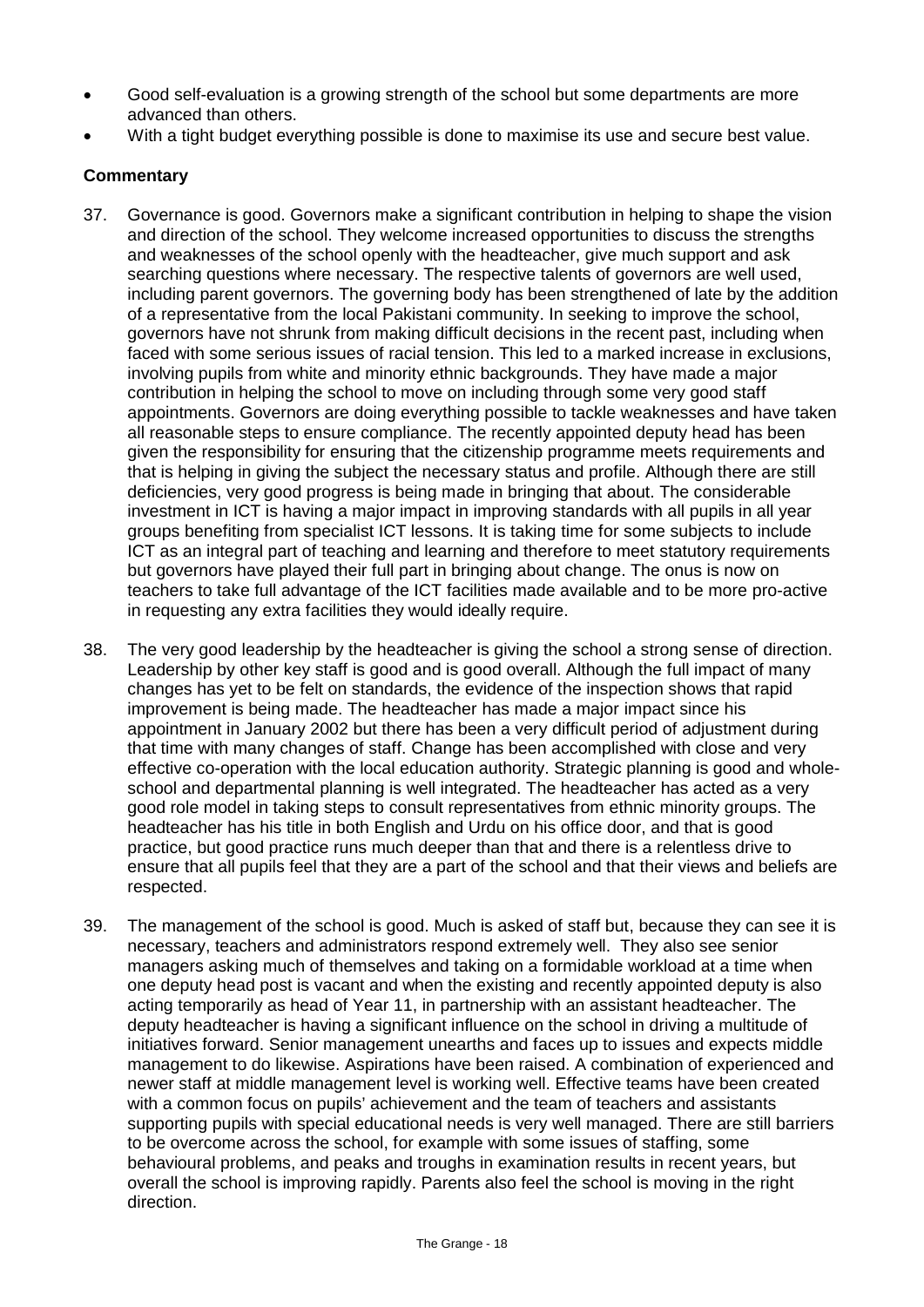40. Rigorous self-evaluation is a growing strength of the school and monitoring has much improved but some departments are more advanced than others with design and technology to the fore. There is very good analysis of examination results to show the value added by subjects and very good follow-up action with departments to discuss how well pupils have achieved. Performance management is thorough and effective in bringing about improvement. Senior management has a very good understanding of the strengths and weaknesses of its teaching and administrative staff. Staff development of teaching and support staff is good. There has been a very good evaluation of the role of administrative staff and a complete overhaul to ensure that such staff are as well deployed as possible to support teaching and learning. With a tight budget everything possible is done to maximise its use and secure best value. Spending decisions are made with the priorities of the school very much in mind. A fairly average, but tight, budget, considering all which the school has had to do, is used well and all possible economies are explored including applying best value principles when purchasing goods and services. Much has been done to bring financial procedures up to date and in line with all other improvements in school procedures. The allocation of funds to allow middle managers more time to monitor areas for which they are responsible is good practice.

## **Financial information**

| Income and expenditure $(E)$ |           | Balances (£)                        |        |  |
|------------------------------|-----------|-------------------------------------|--------|--|
| Total income                 | 2.578.047 | Balance from previous year          | 75,399 |  |
| Total expenditure            | 2,533,647 | Balance carried forward to the next | 74.949 |  |
| Expenditure per pupil        | 2,710     |                                     |        |  |

#### *Financial information for the year April 2002 to March 2003*

## **OTHER SPECIFIED FEATURES**

## **European and community languages**

#### **URDU**

The quality of provision in Urdu is **good.**

#### **Main strengths and weaknesses**

- GCSE results are consistently well above the national average.
- Pupils with special educational needs make good progress.
- Teaching is good but use should be made of ICT and a greater range of tasks to match pupils' capabilities should be developed.

- 41. At GCSE, the percentage of pupils gaining A\*-C grades has been well above the national average including in the last two years.
- 42. Standards of work seen in exercise books and lessons in Year 11 are above average and average in Year 10. Pupils are making good progress and are achieving well. They can produce good written work on a variety of topics, demonstrating well-developed skills. Most pupils take an active part in class discussion and are able speak confidently on a variety of topics including their daily routines, school uniform and shopping. All pupils are able to speak Urdu at some length and can express themselves effectively. More able Year 11 pupils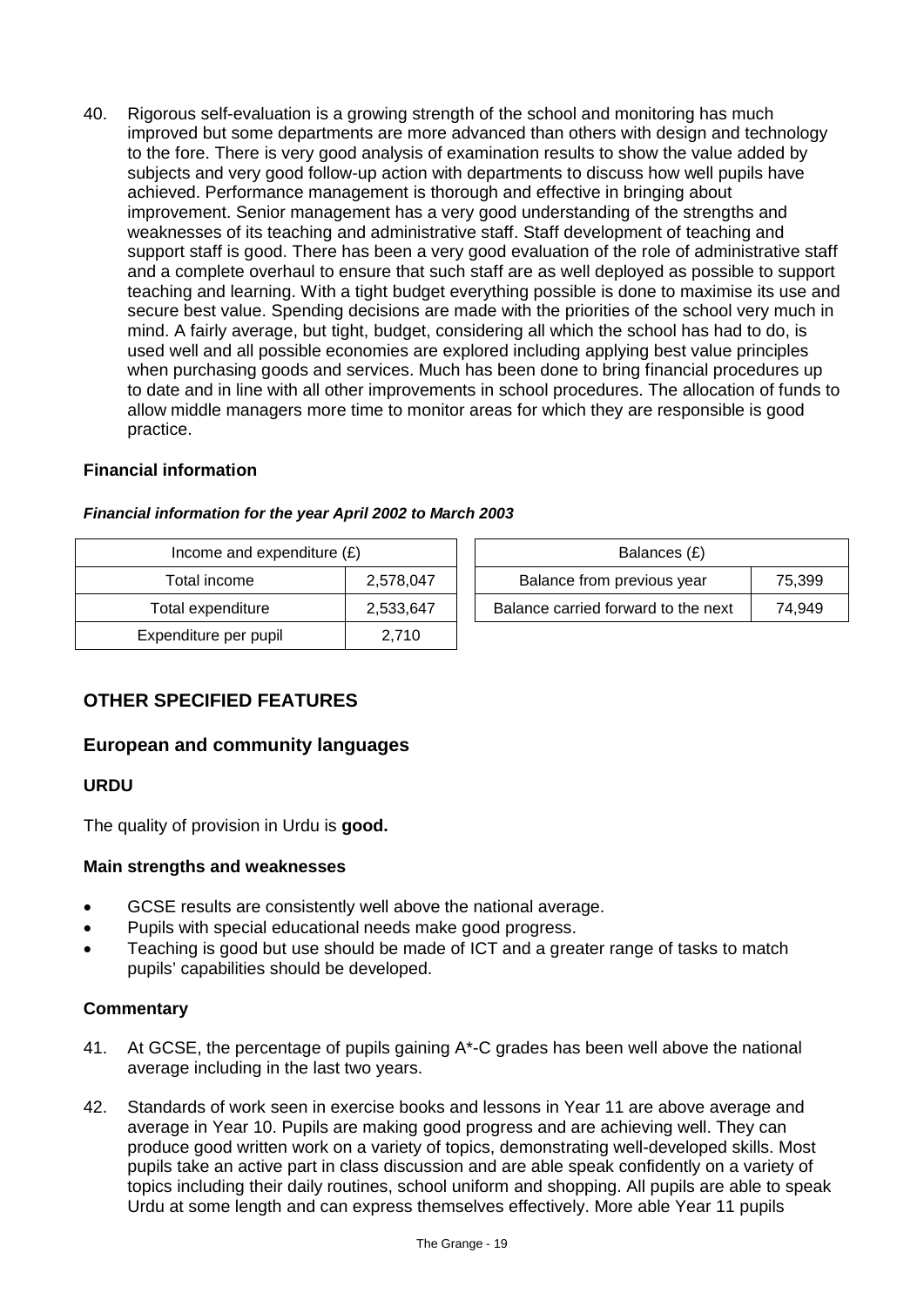demonstrate highly developed reading skills as shown, for example, through reading some Arabic extracts from the Quran in assembly. They are able to analyse and use past, present and future tenses accurately. Pupils with special educational needs are also making good progress and achieving well.

- 43. The quality of teaching and learning in Urdu is good. The teacher's enthusiasm, knowledge of the language, questioning techniques and use of target language are major strengths. Planning includes good features such as appropriate objectives, but more could be done to match tasks and materials to the differing needs of pupils. Opportunities to use ICT should be explored. There is good use of assessment data to track pupils' performance and the targets are profitably shared with pupils. Pupils' work is marked on a regular basis with good diagnostic comments. There are good, meaningful displays which create a good learning environment and which contribute to the raising of standards and the quality of work produced by pupils. Pupils apply themselves well to learning the language which is an integral part of their cultural background. Social skills are developed well within the context of the subject in a supportive atmosphere.
- 44. The leadership in the subject is good and the teacher has a clear vision and a sound knowledge of the subject specification. The subject teaching is making a good contribution towards the spiritual, moral, social and cultural development of pupils. Improvement since the last inspection has been good. The number of pupils studying Urdu is growing and the department is keen to start teaching the language at Year 9.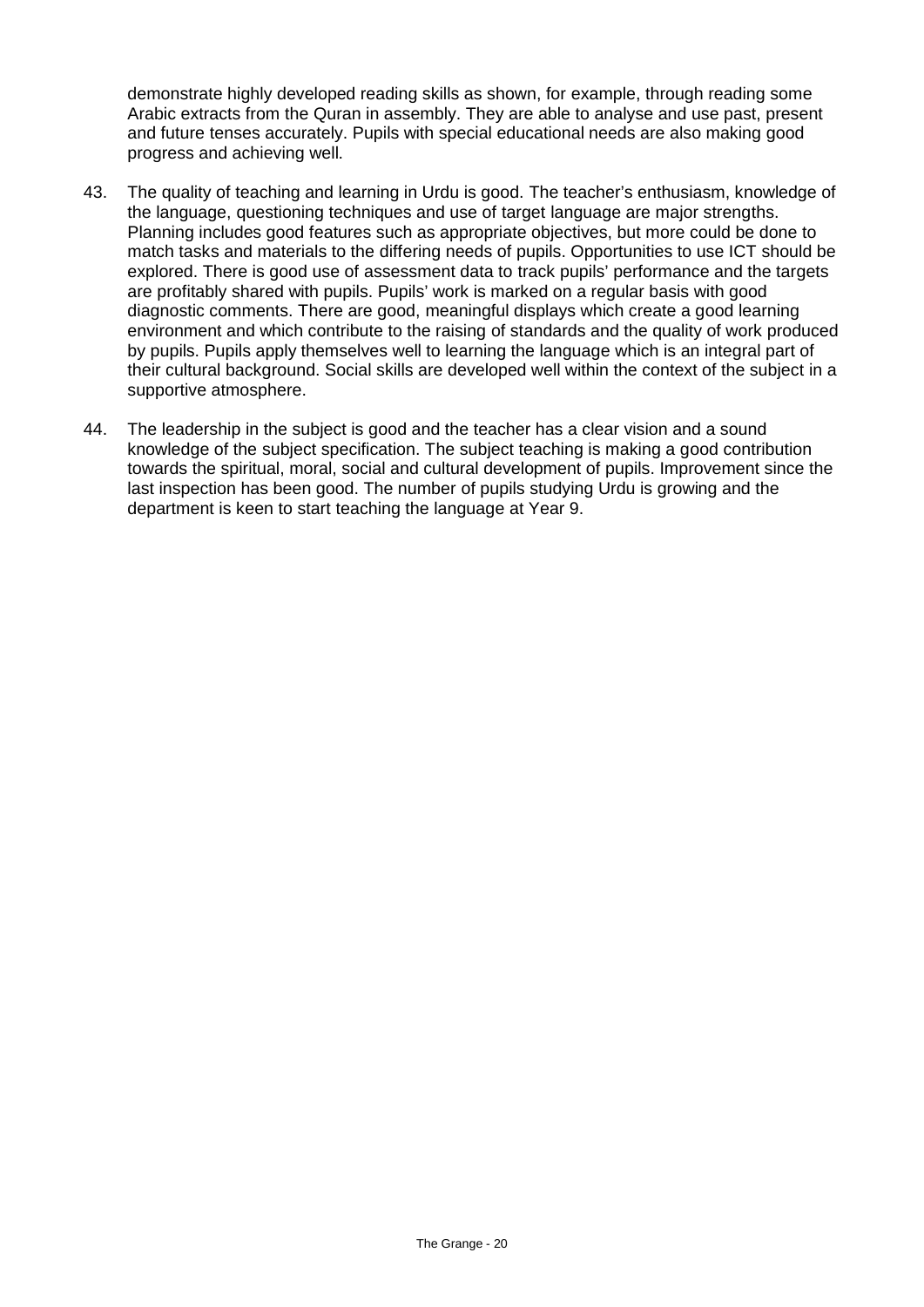# **PART C: THE QUALITY OF EDUCATION IN SUBJECTS AND COURSES**

## **SUBJECTS AND COURSES IN KEY STAGES 3 AND 4**

## **ENGLISH AND MODERN FOREIGN LANGUAGES**

## **English**

Provision in English is **satisfactory.**

#### **Main strengths and weaknesses**

- Very thorough planning supports good learning.
- Day-to-day assessment is underdeveloped.
- Teachers manage pupils well so that behaviour in lessons is good.
- Pupils are not good at learning independently.

- 45. Results in the 2003 national tests at the end of Year 9 were average compared with all schools and improved on the below average results of 2002. Results were above average compared with similar schools based on prior attainment, and that was much better than the well below average results of the previous year. The trend in results has been erratic but overall an improving one since the last inspection. Standards of pupils in the current Year 9 are average. This represents satisfactory achievement for pupils in relation to when they started in Year 7, including pupils with special educational needs.
- 46. GCSE results were below the national average in 2003 following average performance in the previous year. Teacher absences during the second half of the GCSE course caused some disruption to pupils' learning. Staffing is currently more stable which is helping pupils to attain average standards and to achieve satisfactorily over the two years of their GCSE course.
- 47. The quality of teaching and learning is good. Although the majority of pupils behave well in lessons, this is because teachers have become skilled in dealing with poor behaviour and in preventing it getting in the way of learning. Too few pupils are able to work independently and depend too much upon teachers' very thorough preparation and continual direction to help them learn effectively. Lessons are varied, fast moving and develop a wide range of skills. The most competent pupils in Years 7 to 9 are developing effective ways of thinking about what they are reading so that they can anticipate and read between the lines more quickly. They can write accurately in a variety of styles, and readily adopt the language needed for a press report or formal letter. Less competent pupils can recognise the different styles, and can imitate a range of different simple sentences effectively. They do not use punctuation well enough and do not have enough self-confidence to write at length. In Years 10 and 11 the most competent pupils talk and write confidently about the themes and ideas in the books they have read and can work independently. Less competent pupils can write short pieces about people and things they do. When the most competent pupils develop their ideas effectively in discussion, some other pupils in the same class do not know how to listen or how to follow and analyse what is being said and lose concentration. Teachers mark and assess work carefully. However, they are not evaluating how well individual pupils have learned in that lesson in order to adjust their plans and keep the level of challenge high.
- 48. Leadership and management are satisfactory. The head of department has been absent for some time. In her absence the acting head has worked closely with the teaching team to continue a programme of development. Improvement has been well supported by outside consultants. New teaching materials and methods have helped in managing potentially difficult behaviour and to improve boys' achievement. Almost all the weaknesses identified in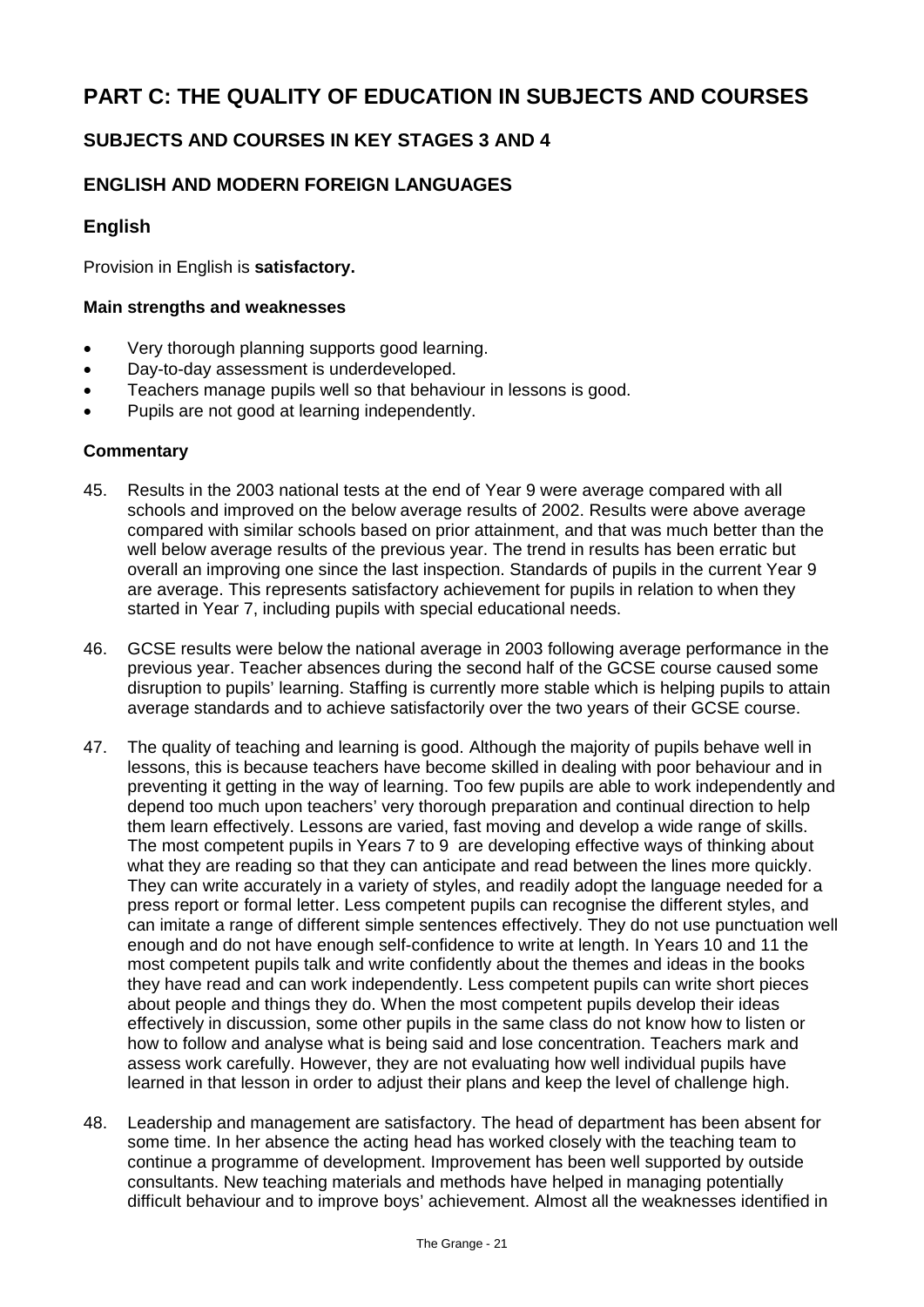the previous inspection have been dealt with. Although standards at GCSE are still not high enough a good basis is being laid for improvement earlier in the school as shown in recent national test results. Improvement since the last inspection had been satisfactory. The wide range of different activities to continue raising standards has created a heavy workload. Consequently the team has not made consistent use of data to monitor how well pupils are achieving.

#### **Language and literacy across the curriculum**

49. There is satisfactory development of pupils' use of language in subjects across the curriculum. Each subject now benefits from having a policy which describes how teachers will support language development. There is good use of writing frames in music to support lower attainers and careful attention to ensure that pupils understand the wording of lesson objectives. Literacy skills are well supported in design and technology. Subjects such as drama and physical education offer pupils chances to discuss and evaluate their work and drama has a very significant influence in pupils' language development. In history and religious education, teachers recognise the value of discussion to help pupils when grappling with new ideas. In most subjects, teachers introduce pupils well to key words they will need to use, and good displays of key words in mathematics and modern foreign languages are used well in lessons and help in promoting good learning.

#### **Modern foreign languages**

Provision in modern foreign languages is **good.**

#### **Main strengths and weaknesses**

- GCSE results in French have been well above average in two of the last three years.
- Teachers' planning in most lessons is good, with good examples of different tasks to stretch pupils of different capabilities, but there is insufficient planning for the use of ICT.
- Poor behaviour by a minority of pupils adversely affects teaching and learning in some lessons.

- 50. In attaining well above average results in two out of the last three years, pupils have achieved better in French than most of their other subjects, and particularly so in 2003. In German, results were average in 2003 and well above average in 2002.
- 51. Standards in French in Year 9 meet national expectations, but are below that level in German where pupils are at the beginners' stage of language learning. Pupils achieve satisfactorily in French and well in German considering the stage they are at. In the current Year 7, pupils achieve well in French as a result of their enthusiasm and that of the teaching. Pupils' writing is mainly accurate and they can understand most of what they hear. Speaking, however, is often a weakness with some pronunciation problems in French. Standards in Year 11 are average in both French and German, with a wide range from the higher grades to those who may not be entered for the examination. Achievement is good. Many pupils are able to write fluently and accurately in the foreign language, but a minority is very limited in written skills.
- 52. Teaching and are learning are satisfactory and are good in Years 10 and 11. Good teaching was seen in Years 7 and 8 where pupils were encouraged to use the language and where teacher and taught enjoyed the high level of interaction. Where a small minority of pupils behave badly the learning of the majority is held back, standards are lowered and teachers are prevented from showing themselves at their best. Teachers set an example with their proficiency and understanding of the language, they plan their lessons well and expectations are good. In the best lessons they use a good range of activities and different strategies to ensure all pupils are challenged and that was seen to very good effect in a Year 11 German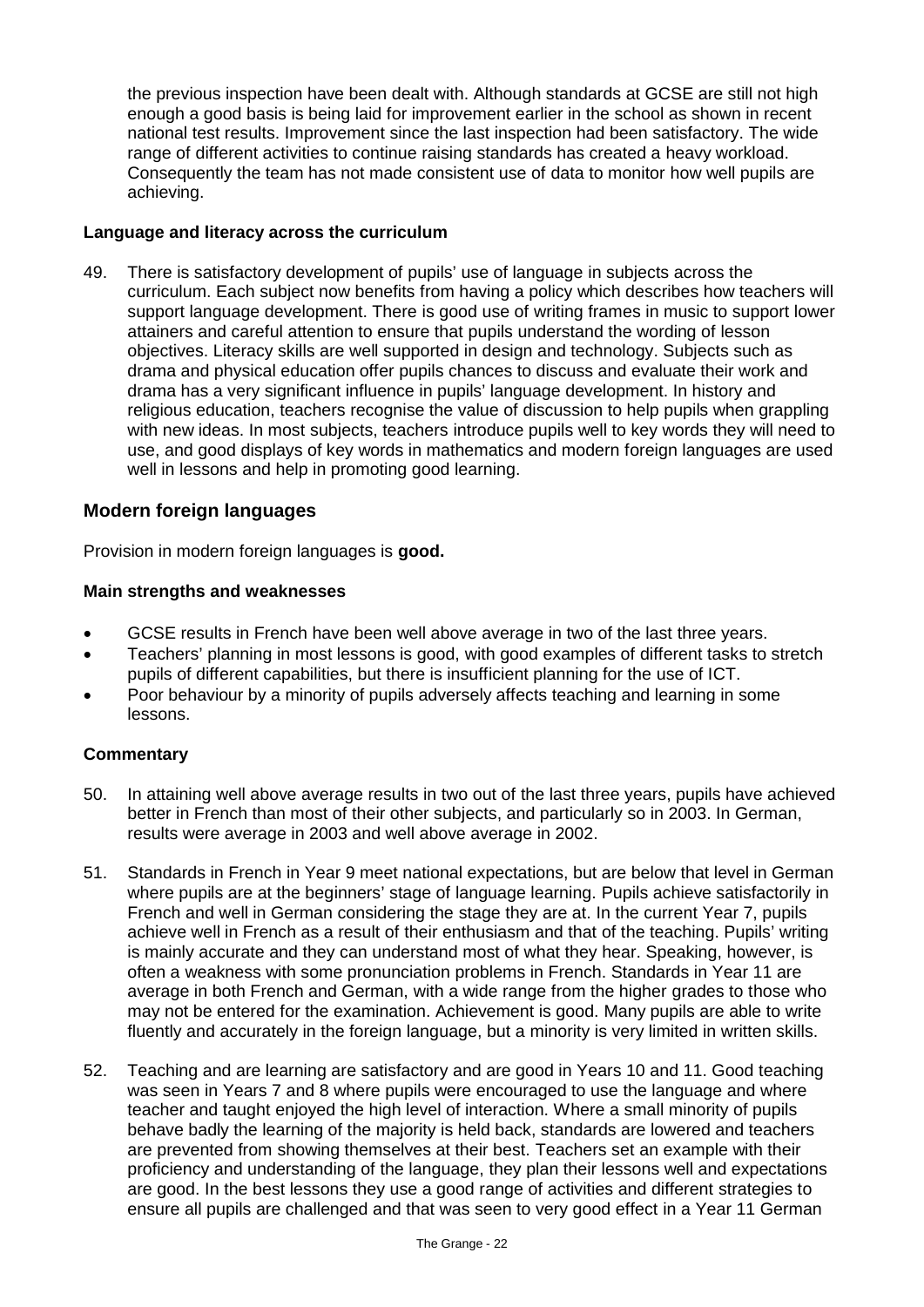class, but opportunities to use ICT as a regular part of learning are not exploited. Good use was made of a learning support assistant in a Year 7 class to enable pupils with special educational needs to learn well. Displays in all classrooms, including the use of key words, help to promote good learning. Assessment is used well.

- 53. The curriculum is satisfactory, as all pupils learn French. Only higher attaining pupils, however, are able to start German in Year 9, therefore limiting the number of pupils who have the choice of studying two languages. Most pupils therefore are limited to two lessons of languages per week.
- 54. The very recently appointed head of department provides satisfactory leadership and management. It is too early yet to measure the full impact of the appointment but a good start has been made and a good team spirit is being fostered. Improvement since the last inspection has been satisfactory.

## **MATHEMATICS**

Provision in mathematics is **satisfactory.**

#### **Main strengths and weaknesses**

- Teaching and learning are good and are leading to a marked improvement in standards.
- The enthusiasm and commitment of the new head of department and the staff, who work well together as a team.
- Relationships in lessons are very good and the pupils behave well and work hard.
- Test and examination results need to improve, especially the GCSE results.

- 55. Results in national tests at the end of Year 9 have been below average for the last three years compared with all schools. In 2003, however, results were average compared with similar schools, based on prior attainment, which represented a considerable improvement from the well below average results of the previous year.
- 56. GCSE results have been below the national average in the last three years, although rather better than the well below average results in the two years following the last inspection. Results were very near to average for boys in 2002. Pupils' performance in mathematics, however, has not been as good as their performance in other subjects.
- 57. Current standards at the end of both Years 9 and 11 are average, and higher than those of previous years, as pupils have benefited from a good focus on key elements of the National Numeracy Strategy, changes in the teaching team and a concerted and ongoing effort to raise performance. Achievement is currently satisfactory and good for higher attainers. Higher attaining pupils in Year 10 use graphical calculators very effectively to solve quadratic equations. In all years pupils with special educational needs and those from minority ethnic backgrounds make satisfactory progress. As a result of effective teaching most pupils acquire a sound knowledge of basic skills and concepts and are able to draw accurate graphs and interpret and analyse data and understand the connection between fractions, decimals and percentages. Pupils in Year 9 were seen investigating the angle sum of polygons and being able to generalise the result to a good standard. However, some pupils have difficulty with measuring angles and problem solving. Good displays of key words, the insistence of teachers on the correct use of mathematical language and good oral work in lessons help the development of literacy skills.
- 58. Current teaching is good overall. The majority of lessons are good or very good. Lessons are well planned with clear learning objectives which are shared with pupils. In the best lessons teachers have high expectations of the pupils, the pace is good and a variety of tasks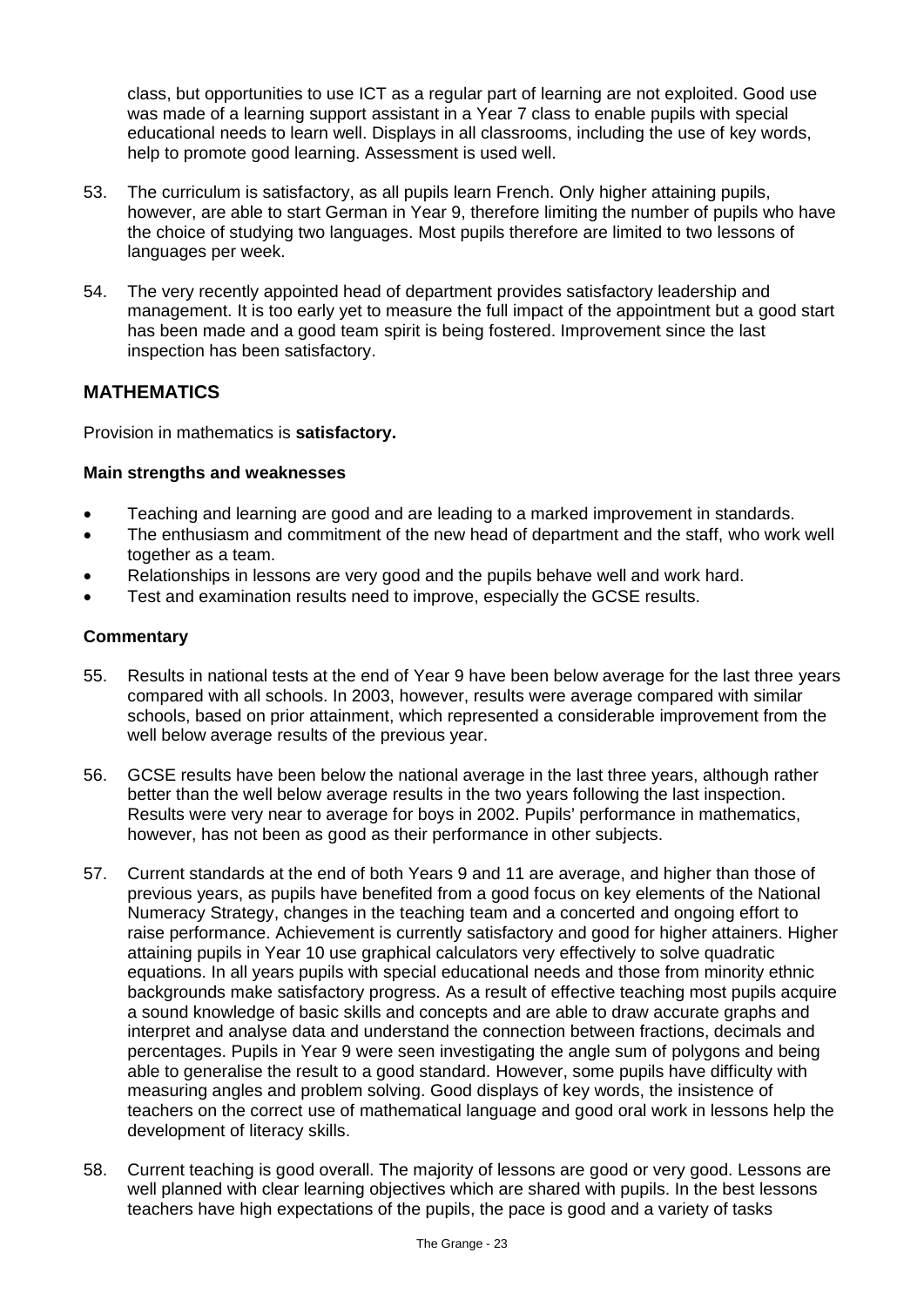challenge pupils of all abilities. Despite examples of lessons that do not move on quickly enough, the pace of lessons is better than that reported at the time of the last inspection. Some good starter exercises are used, for example, to help with number revision. A number square generated by a computer and displayed on a screen was used effectively with a Year 9 group to revise square numbers, primes, multiples and factors. The ending of lessons is sometimes insufficiently well focused, with learning not always appropriately consolidated. Teachers make effective use of questioning, encouraging pupils to explain their answers and solutions to the rest of the class. Pupils have a positive attitude to mathematics. Pupils' enjoyment of the subject and the quality of relationships have been helped by the measures taken to improve discipline.

59. Leadership and management judged over time and taking into account recent examination results of the mathematics department are satisfactory. Current leadership is good. The new head of department has a clear vision of what she needs to do to raise standards and has made an impressive start. The monitoring and evaluating of teaching and learning now taking place in an organised way is helping to raise standards across the department. Assessment procedures are good. Marking is both encouraging and informative. Pupils are aware of National Curriculum levels and the targets set are helping pupils to achieve their potential. Improvement, taking into account the recent improvement in standards, has been satisfactory since the last inspection. Whilst the staffing of the department has improved there are still too many part-time teachers.

#### **Mathematics across the curriculum**

60. The key features of the National Numeracy Strategy have been shared with all staff in the school and have helped in raising awareness of how pupils can develop their mathematical knowledge and skills in other subjects across the curriculum. That, allied to the general raising of standards in the mathematics department, is ensuring that most pupils can cope satisfactorily with the mathematical demands made in different subjects. Pupils in design and technology are able to use the methods they have been taught in mathematics lessons in a variety of ways including in measuring and costings. In physical education, pupils can apply their knowledge to calculate cardio-vascular heart rates at various stages during exercise and plot the results. There are good opportunities for practising numeracy in science and pupils make accurate use of graphs in science and geography. Pupils have a sound understanding of where calculators are best employed and where they are inappropriate tools. Pupils with special educational needs who have weaker mathematical knowledge, for example in manipulating fractions, are supported well in lessons and small group work.

#### **SCIENCE**

Provision in science is **satisfactory.**

#### **Main strengths and weakness**

- There is insufficient independent investigative work in Years 7 to 9 and there is scope for the more creative involvement of pupils in lessons generally.
- Good use of assessment and high quality comments on class work help learning substantially, but individual targets are not precise enough, and pupils do not always act upon written comments in marked work.
- Pupils know what they are expected to learn, because lesson objectives are always explained to them, but they are not always sufficiently challenging.
- There is a good team approach to raising standards.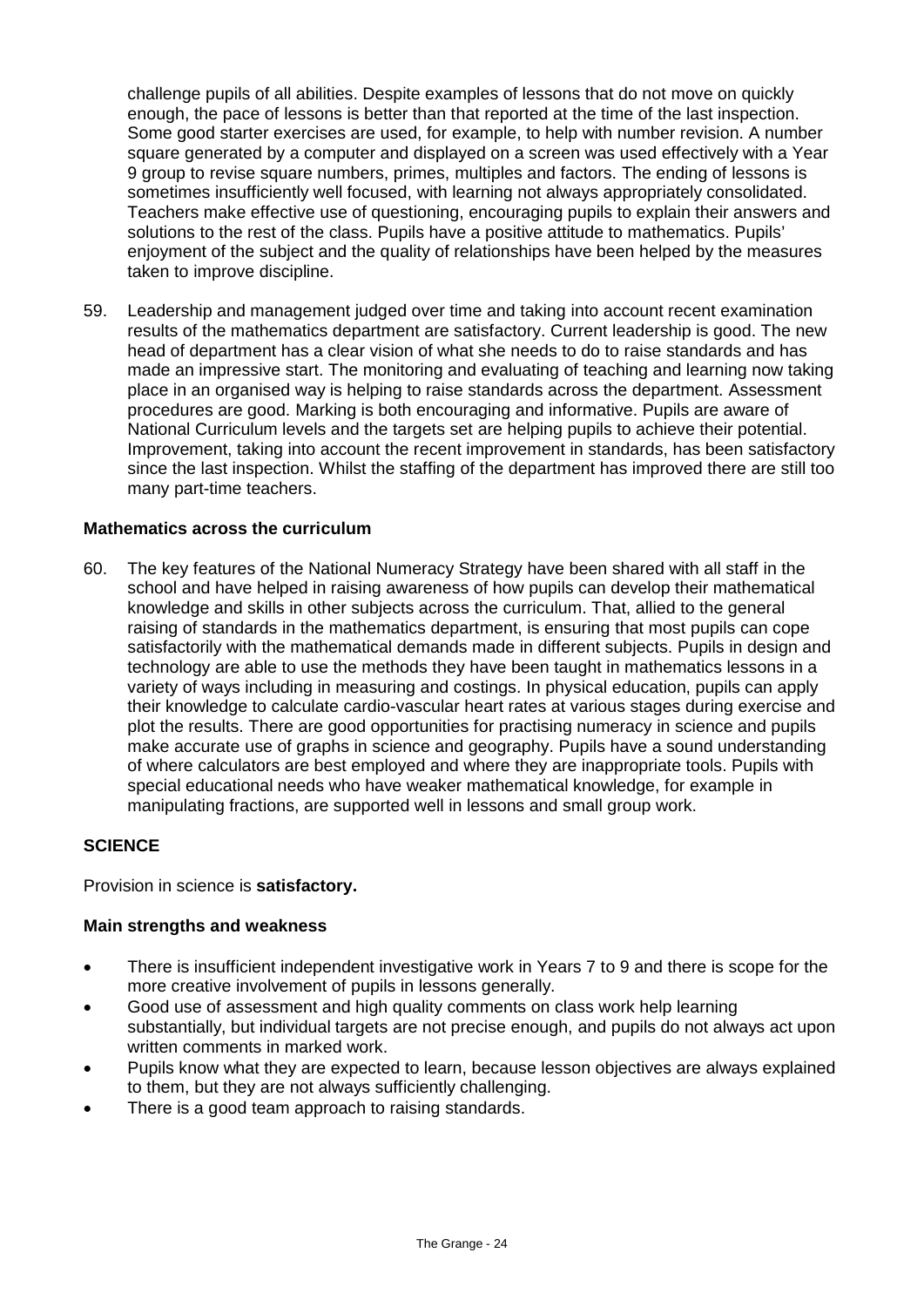## **Commentary**

- 61. National test results at the end of Year 9 were below average in 2003 but average compared with similar schools. This represented satisfactory achievement for many pupils in relation to their standards when they joined the school in Year 7.
- 62. A smaller proportion of pupils is entered for GCSE double science than nationally. Results declined to below average in 2003 following above average results in the previous year. Results in GCSE single science were above the national average compared with all schools in 2003.
- 63. Current standards in Year 9 are broadly average. The majority is achieving satisfactorily although there are pockets of underachievement. Some good work was seen, for example, when high attainers were able to write chemical equations of what happened as they made compounds and when middle attainers were able to write word equations. Class experiments, however, are too structured and independent investigative work in Years 7 to 9 underused. Pupils have good opportunities for practising numeracy but not enough for using technical words or applying ideas.
- 64. Current standards in Year 11 are below average but achievement in relation to earlier attainment is satisfactory. Higher attainers can refer to fundamental ideas about science when drawing conclusions but the majority is not sophisticated enough in their observations. Teachers do not focus upon these skills early enough. Pupils in lower sets are making better progress than those in the top set, where a significant minority is underachieving, partly because of a high turnover of staff. Pupils from minority ethnic groups make satisfactory progress.
- 65. The quality of teaching and learning is satisfactory, overall. It ranges from very good to unsatisfactory. Teachers' good subject knowledge is used well in their questioning of pupils and in explanations. Progress in lessons is strongly linked to teachers' expectations. In a Year 9 class, pupils with special educational needs were seen to sharpen their understanding about patterns in temperature change as liquid wax solidified, because of their teacher's good knowledge of their individual needs and what they were capable of achieving. They also benefited from the expert skills of assistants. The best teaching not only knows what pupils need to learn, but how to make this happen through clever planning geared to well-chosen and challenging objectives, but that is not always, as seen in a small number of lessons. Learning is impoverished at times by unimaginative planning, too much guidance by teachers, a slowing of pace as lessons proceed and a lack of imaginative and constructive beginnings and endings to lessons. There is also scope for more creative involvement of pupils throughout lessons. High quality comments on classwork are very helpful to pupils in their learning but checks that these comments have been acted upon by pupils are not routine.
- 66. Leadership and management are satisfactory and the concerted teamwork is having a positive effect in raising standards. Meticulous analysis of test and examination results is being used well to focus on strengths and weaknesses. Assessment information is used well to check the general progress of individual pupils but not well enough to identify specific targets which focus sharply on learning particular aspects of science. Improvement has been satisfactory since the last inspection.

## **INFORMATION AND COMMUNICATION TECHNOLOGY**

Provision in information and communication technology (ICT) is **satisfactory**.

## **Main strengths and weaknesses**

- Attainment is below average but improving.
- Currently, good teaching is helping pupils to achieve well.
- Homework is infrequently set and does not extend learning.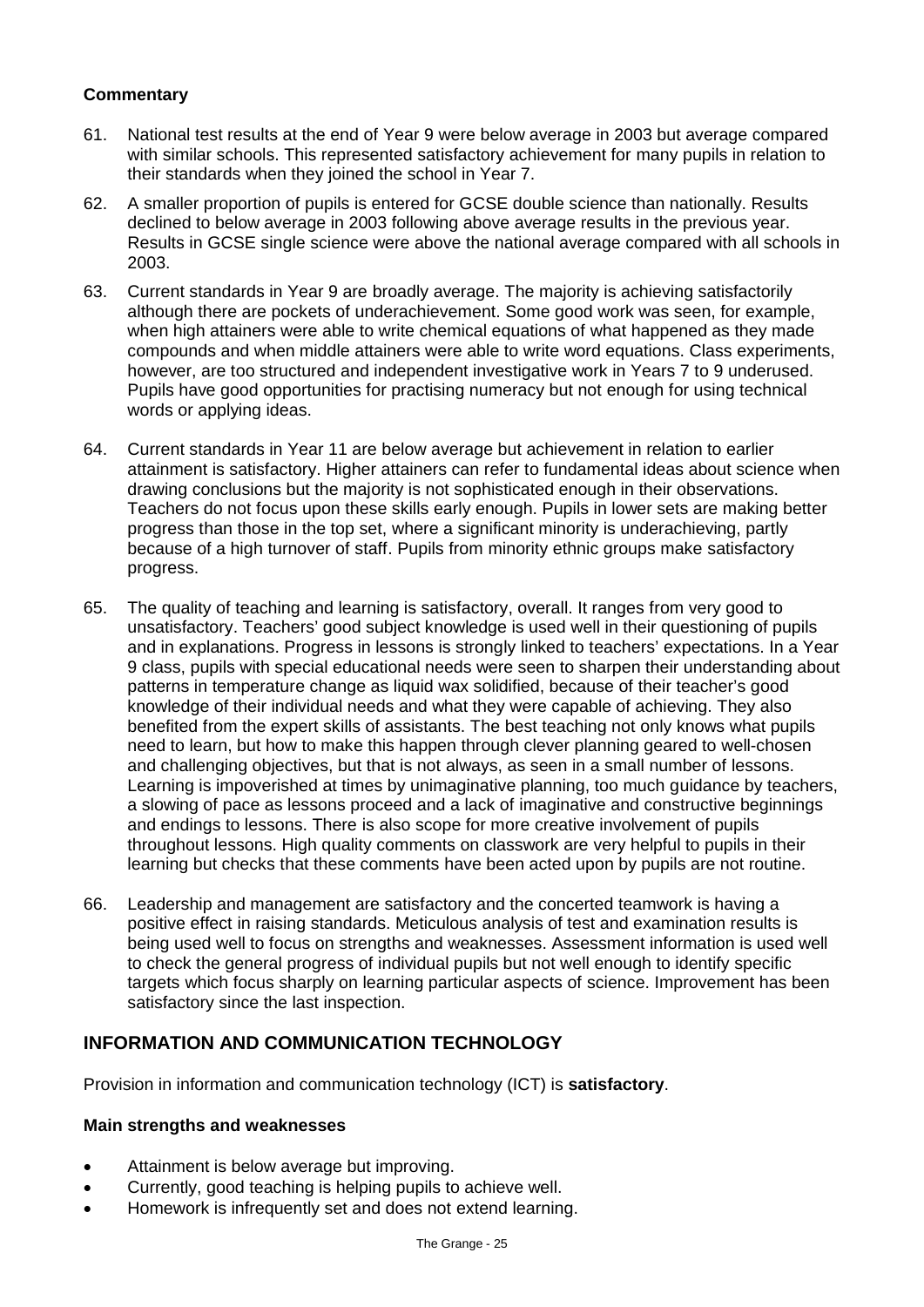### **Commentary**

- 67. Most pupils take ICT to GCSE level and that gives them a very good grounding for the next stage of their education. Higher attainers are encouraged to take the full course while others are guided into the short GCSE course. GCSE results in the full ICT course were above average in 2002 and well above in 2003 but results in the short course have been well below average.
- 68. On entry to the school, pupils' ICT skills are somewhat below national expectations. Until very recently pupils made slow progress, especially the more talented. As a result current standards by the end of Year 9 are below national expectations but that situation is improving rapidly. Pupils in Years 10 and 11 also have to make up lost ground and current standards as a consequence are below average, but with improvements in teaching and resources pupils are now achieving satisfactorily in lessons, particularly higher attainers. Pupils from minority ethnic groups and boys and girls make similar progress. The best-developed skills are those used for communication such as word processing. The use of ICT for controlling mechanisms remains weaker, as it was at the last inspection.
- 69. The main reasons for current standards being below average lie in the past. A shortage of specialist teachers has affected many groups, especially in Years 7 to 9 and that has been a very difficult situation to manage. Moreover, schemes of work provided insufficient challenge, particularly for higher attainers. In recent months there has been considerable progress on both fronts and the quality of teaching and learning are now good. Teachers use their comprehensive knowledge of the subject to make good presentations using the new interactive whiteboards. Schemes of work are now more demanding and teachers' expectations are higher. Pupils with special educational needs are particularly well catered for, supported by talented, well-qualified classroom assistants.
- 70. Relationships are good and for the most part pupils respond well in lessons, co-operating to assist each other's learning. When faced with work that is ill suited to their needs, some behave badly but that is normally dealt with effectively by the experienced teachers. However, pupils have few opportunities for whole-class discussion or to work in groups or to experiment. Homework is not set regularly, and for Years 7 to 9 does not even find space on the homework timetable, which further restricts opportunities for independent learning, including for gifted and talented students. Opportunities to develop literacy, mathematics and citizenship within the context of ICT skills are not exploited.
- 71. Since the last inspection, equipment and technical support have improved markedly which is helping to raise standards. Good leadership and management by the recently appointed head of department are having a significant effect but systematic monitoring of staff performance is not yet in place. The team works hard, gives up lunchtimes to allow open access to the facilities, and shares a commitment to succeed. The department's new assessment policy provides a good framework for tracking pupils' progress. Target setting is in its infancy but good short-term targets have been introduced for Year 7 classes. Improvement since the last inspection has been good.

#### **Information and communication technology across the curriculum**

72. There are some good examples of the use of ICT in subjects across the curriculum but additional opportunities could be offered in some subjects. This could allow pupils to use and develop their rapidly improving skills, being acquired in specialist ICT classes, in a broader range of contexts. There are examples of good practice in design and technology, history, geography, religious education and special educational needs, and in mathematics pupils use graphical calculators from an early stage. Staff appointed under the Ethnic Minority Achievement Grant use computers well, with pupils using imaginative techniques when, for example, designing cards celebrating Eid. There are missed opportunities, however, in some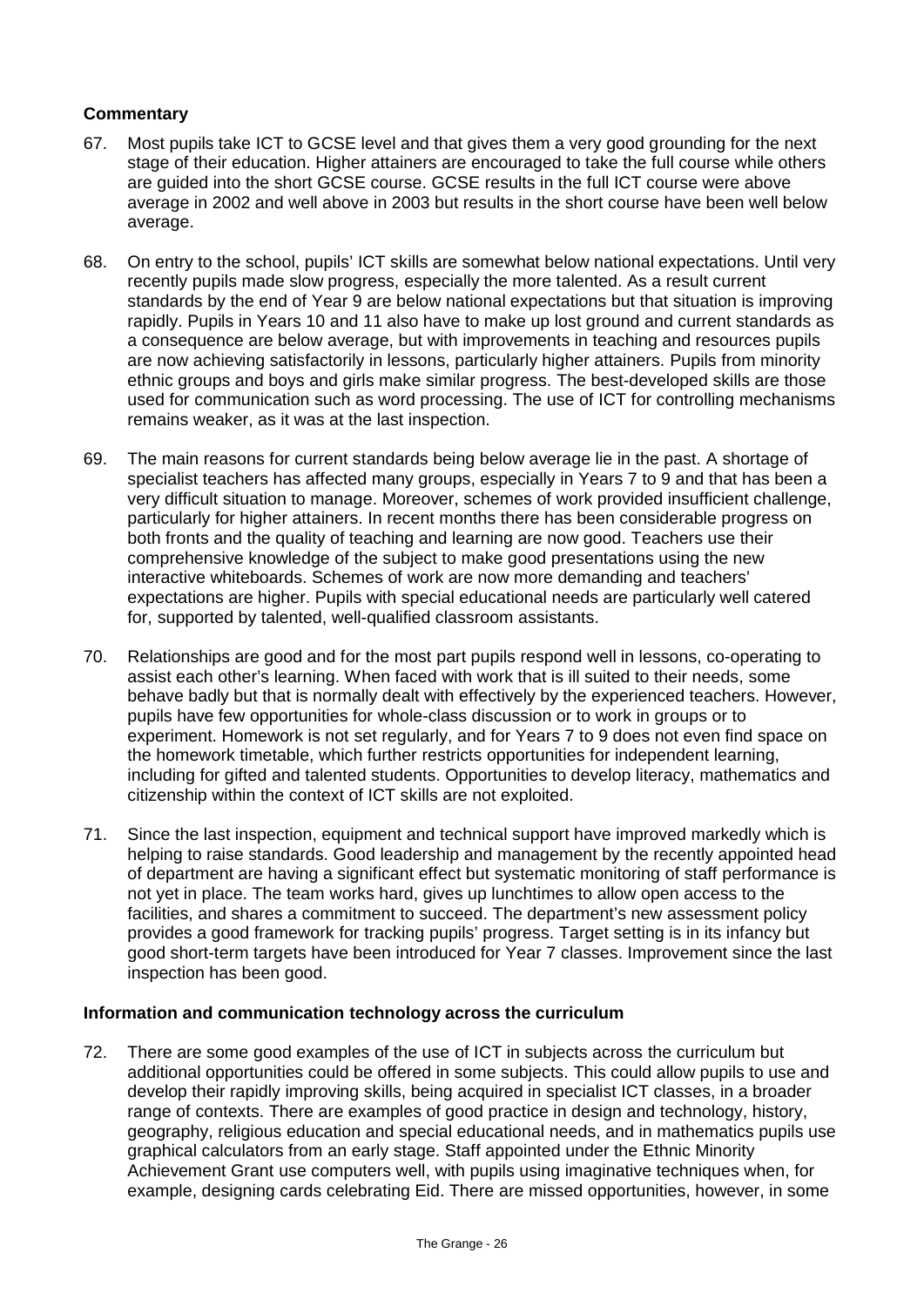subjects including in art, music and modern foreign languages, and opportunities for greater use in most subjects.

## **HUMANITIES**

## **Geography**

Provision in geography is **satisfactory.**

#### **Main strengths and weaknesses**

- GCSE results have not been high enough but current standards are better.
- The subject is becoming increasingly popular as an option choice at GCSE.
- There is very good provision for fieldwork for all pupils in Years 7 and 8.
- Insufficient opportunities are provided for pupils to develop and practise enquiry skills and pose their own geographical questions.

- 73. At GCSE in 2003, pupils' results at grades A\*-C were well below the national average. They were also lower than pupils' results in their other subjects. In 2002, results at grades A\*-C were just below the national average.
- 74. Standards in the current Year 11 are below average and in Year 10 above average. Overall pupils are now achieving satisfactorily, including pupils of all capabilities, those with special educational needs and pupils from minority ethnic groups. Pupils are showing an increasing knowledge and understanding of geographical terminology. All can recognise and describe geographical processes such as erosion and higher attaining pupils can explain them well. The relative weakness for all is their lack of recall of case studies. Pupils are well supported in their fieldwork in Stourbridge or Aberystwyth and have undertaken some good data collection. Higher attaining pupils draw appropriate conclusions from this data. Recruitment to geography has increased, doubling in the last year.
- 75. Standards in the current Year 9 are in line with national expectations. This represents satisfactory achievement for all pupils. Pupils of all capabilities show increasing confidence in using appropriate geographical terminology. Their geographical enquiry skills are less well developed.
- 76. The quality of teaching is satisfactory overall and during the week of the inspection some lessons observed were good or very good. Relationships between teachers and pupils are very good. Teacher questioning is purposeful and encourages pupil participation. Pupils respond positively, answering questions and working with interest. At GCSE the majority is compiling adequate sets of notes but some pupils have significant gaps in their work and new management has taken steps to address that. The value of engaging pupils in their own learning was seen in a starter activity of a Year 11 lesson where the teacher asked each pupil to sum up his or her understanding of rivers on a yellow sticker and answers were then displayed on the board and discussed. This enabled the teacher to reinforce some fundamental points, such as why rivers flow to the sea, and also to clear up areas of pupil misunderstanding. Teacher assessment is conscientious. Pupils are regularly set targets but they are frequently not sufficiently geography specific to help pupils to improve.
- 77. Leadership and management of geography are satisfactory. The head of department, in post since September, has introduced a new system to monitor pupil progress. This is beginning to impact on learning. The geography teachers work well as a team. They have made improvements such as the provision of fieldwork for all pupils in Years 7 and 8 and of clear learning objectives in all lessons. Teachers are also making greater use of ICT. Such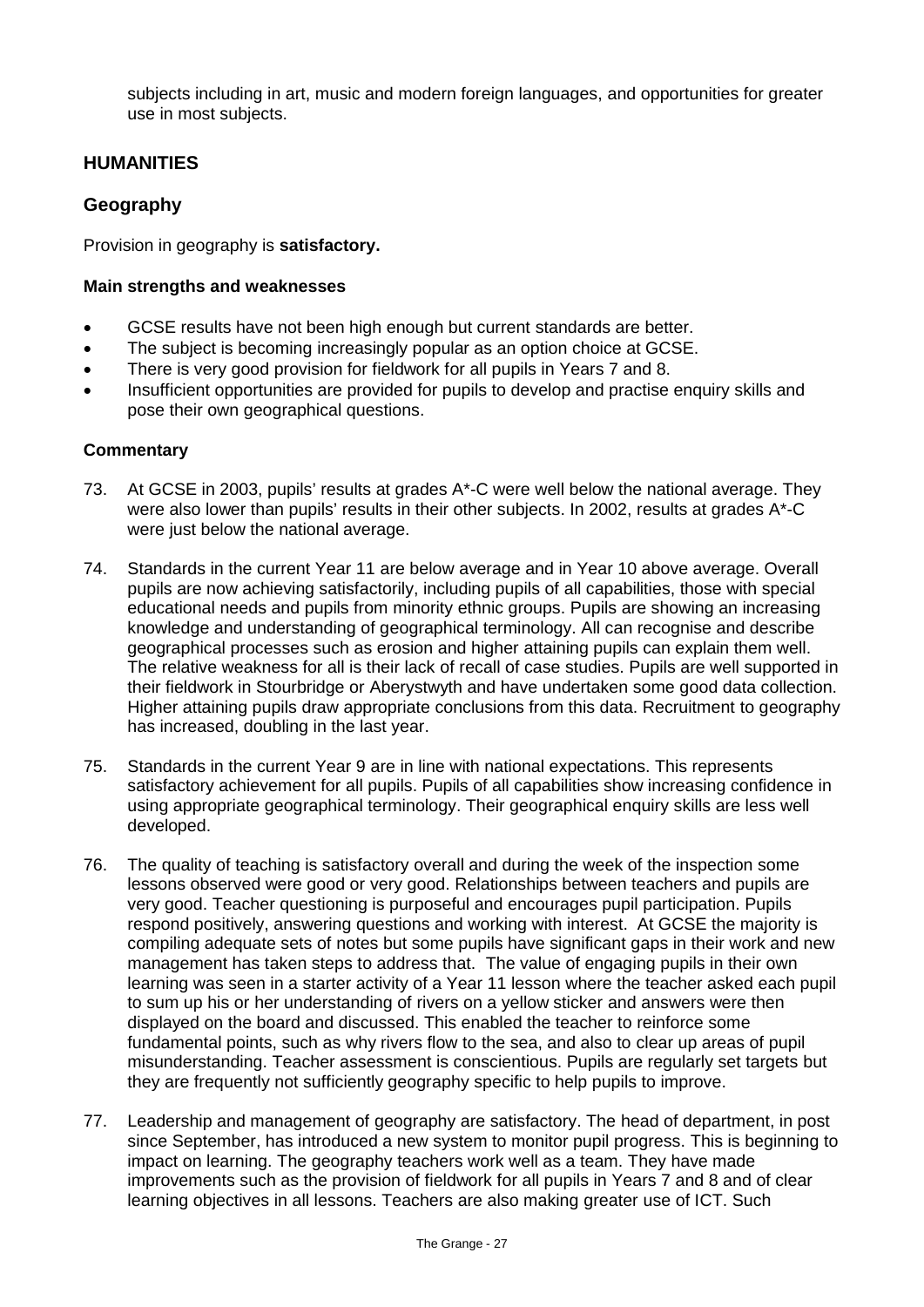improvements are fairly recent and, judged over the whole period since the last inspection, improvement has been unsatisfactory.

## **History**

The quality of provision in history is **very good.**

#### **Main strengths and weaknesses**

- GCSE results were above the national average in 2003 with A\* and A grades very well represented, although the attainment of boys was well below that of girls.
- The increasing numbers opting for the subject in Years 10 and 11.
- Very good quality of teaching and learning.
- Good provision for historical site work for all pupils in Years 7 and 8.

- 78. Following average results in 2002, results improved to above the national average in 2003 with especially high numbers achieving A<sup>\*</sup> and A grades. The attainment of boys was well below that of girls in 2003.
- 79. Standards in the current Year 9 are just above national expectations. This represents good achievement for all pupils, including those with special educational needs, in relation to the standards they were achieving in Year 7. Pupils of all abilities show good knowledge and understanding of events and people in the past as seen with Year 9 pupils when explaining the causes of the First World War and when Year 8 pupils made a judgement on whether Oliver Cromwell was a hero or a villain. There is a slow start to Year 7 as half a term is spent on an introductory unit.
- 80. Standards in the current Year 11 are above average. This represents good achievement for pupils of all capabilities. Pupils show very good knowledge and understanding of the syllabus content and its requirements. All can describe the influence of factors, such as war and religion, on the development of medicine and the higher attainers can offer well-developed explanations. The relative weakness in their work lies in their use of historical sources. Pupils are especially well supported in their work on Goodrich Castle resulting in high quality coursework. Many pupils show real enjoyment when discussing their ideas about the past.
- 81. The quality of teaching is very good. Relationships between teachers and pupils are very good. Teacher questioning is very skilful and forces pupils to think and explain their ideas and is especially effective in drawing the majority of pupils into oral work. Pupils respond positively to the well-planned lessons and work with interest. At GCSE they are compiling excellent notes. Teacher assessment is very thorough and pupils have precise targets to help them to improve.
- 82. The leadership and management of history are very good. There is very effective monitoring of teaching and learning. Teachers of history form a very committed team. They have successfully introduced the new course at GCSE and have made a number of significant improvements since the last inspection. They have developed the use of ICT although this needs to be taken further. The history clubs are another positive feature. Improvement has been very good since the last inspection.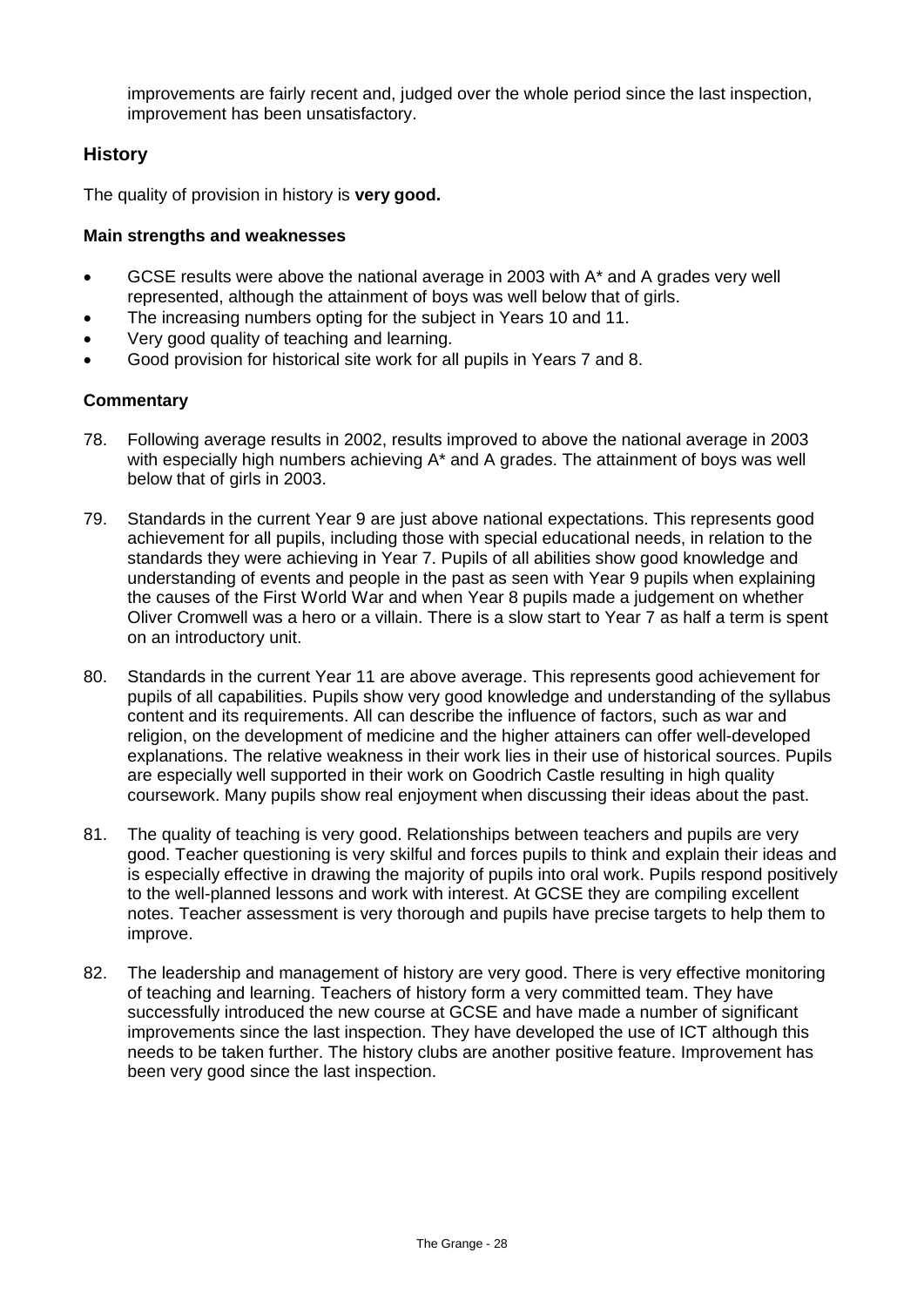## **Religious education**

Provision in religious education is **good.**

#### **Main strengths and weaknesses**

- The overall good teaching, with a high percentage of very good practice combined with positive pupil attitudes, results in good standards.
- Good leadership ensures non-specialist teachers are supported and effective monitoring enables best practice to be shared.
- Links with local faith communities are underdeveloped.
- The subject makes a very positive contribution to pupils' personal development.

- 83. GCSE results have been mainly well above average with pupils' standards usually better than their performance in their other subjects. In 2003, although results dipped slightly they were still just above average.
- 84. Standards in the current Year 9 are just above expectations. This represents good achievement for many pupils in relation to when they started in the school in Year 7, including pupils with special educational needs and those from minority ethnic groups. Pupils make good gains in factual knowledge and understanding of religious symbolism, beliefs and traditions. In Year 9, pupils have a good grasp of how different religions celebrate an individual's passage through life. Most pupils have a sound knowledge of religious language, which was well demonstrated in a Year 7 class exploring the existence of a God.
- 85. In the current Year 11, standards are above average. This represents satisfactory achievement over the two years of the course. Pupils from minority ethnic groups achieve well. Middle and higher attaining pupils are developing good independent enquiry skills. They use the Internet effectively to gather information. One good example of this was seen in researching how the media depicts Islam. Pupils also show clear understanding of issues involving the sanctity of life and often provide perceptive comments as was seen in lessons on the festival of Id-ul-Adha.
- 86. Good teaching overall enables pupils to develop their knowledge and understanding of ways in which religions influence the lives of believers. The strong features of the most effective teaching are careful planning and the use of motivating and engaging tasks. Focused questioning challenges pupils and requires them to think about issues. Pupils respond positively and most concentrate sensibly and are prepared to discuss and share opinions in learning well. This was seen in a lesson exploring Christian and Jewish views on the coming of the Messiah. Computers are used effectively to assist pupils learn.
- 87. The leadership and management of the subject are good. There is a clear vision to develop the subject even further and appropriate priorities have been identified for development. Good standards and the quality of teaching and learning commented on in the last report have been maintained. Subject levels have been introduced to inform pupils how well they are progressing. The development of a computerised system of assessment recording could assist the monitoring of teaching and learning. Improvement since the last inspection has been satisfactory.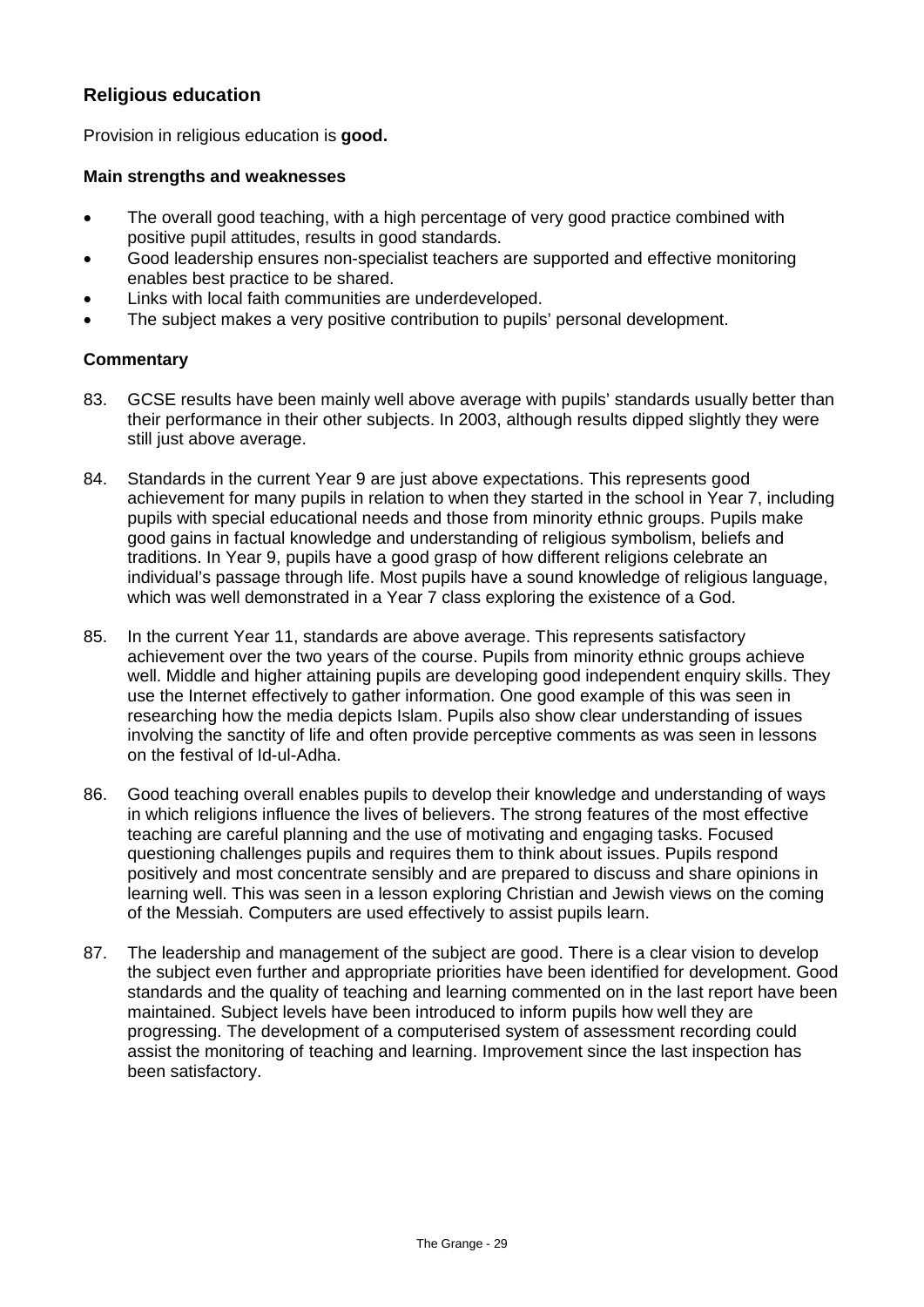## **TECHNOLOGY**

## **Design and technology**

Provision in design and technology is **good.**

#### **Main strengths and weaknesses**

- GCSE results are consistently well above the national average overall.
- Good and some very good teaching leads to very good pupil achievement by the end of Year 11.
- Expectations are generally high, although vary between different subject specialisms in Years 7 to 9.
- The head of department provides good leadership for the subject but the monitoring of teaching and learning requires a sharper focus in order to share good practice.

- 88. In attaining consistently well above average results at GCSE pupils achieve significantly better in design and technology than in their other subjects. Results in graphics and electronics are high when compared with national results. In 2003, results were above average in resistant materials and just below average in food technology.
- 89. Current standards in Year 9 meet national expectations. Attainment on entry is below average and pupils make good progress from Years 7 to 9 representing good achievement for all pupils, including those with special educational needs. In very good work in the ICT module in Year 9, pupils use computer-aided design software to a high standard in presenting their work. Where standards are weaker it is mainly due to pupils' poorer presentational skills, incomplete work or where end-of-module tests do not reflect the ability level of the class.
- 90. Current standards in Year 11 are above average overall. The majority of pupils, including those with special educational needs, achieve well and often exceed predictions based on their prior attainment. Higher attainers can produce very good standards of work as seen in a graphics project investigating methods of packaging for consumer use. Middle and lower attainers find some aspects of the work difficult and some of the work is repetitive. Standards of practical work are good and often very good. Pupils' attitudes are good overall and very good in some classes. They respond well and most show a desire and willingness to learn.
- 91. Literacy skills are well supported and the importance of the use of correct technical terms and vocabulary is reinforced in lessons. Pupils use their numeracy skills satisfactorily. ICT is generally well used in the department and in Year 10 pupils are confident in using the vinyl cutter in project work.
- 92. The quality of teaching and learning is good overall. Pupils achieve well because teachers have good subject knowledge, plan and use resources effectively, have high expectations in most lessons and usually challenge all pupils appropriately. They manage pupils very well. Such qualities were used to good effect in a lesson where pupils were learning about different types of motion when designing a mechanical toy, and also in a very good lesson where pupils developed their practical skills to a high standard in using a variety of materials and processes when making clocks. There are occasions when lessons do not challenge and engage pupils of all attainment levels and where learning is not as good.
- 93. Leadership and management are good with some very good features. The head of department leads by example, has high expectations and has much expertise in preparing pupils for their GCSE examinations. Assessment procedures are good and very good in Years 10 and 11. Pupils' progress and achievement are tracked well in Years 7 to 9. In Years 10 and 11, monitoring of coursework and preparation for examinations is very good. Whilst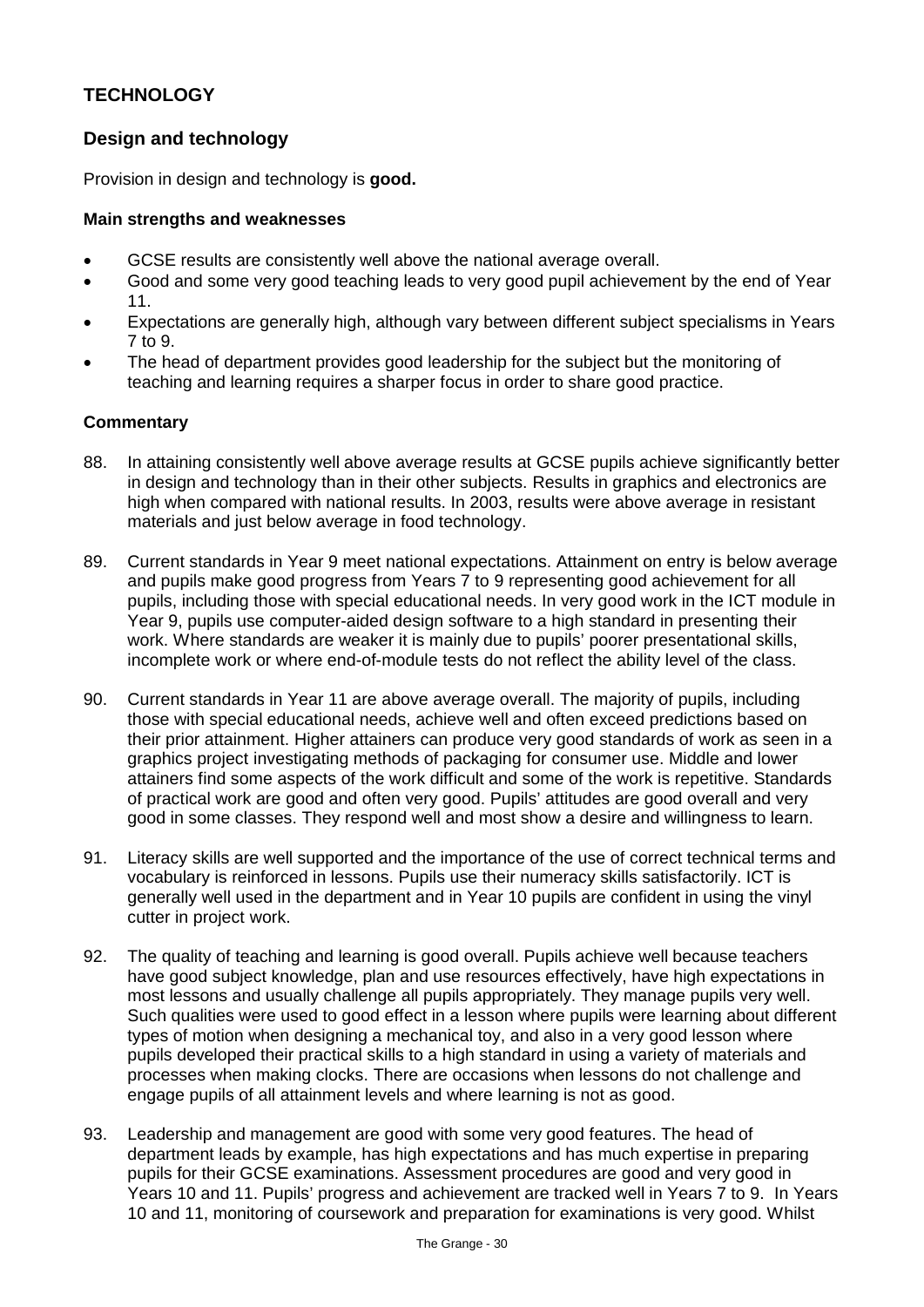marking is helpful it is not always to National Curriculum levels in Years 7 to 9. The very good practice seen in some areas of the department's work should be shared more widely across all areas of the department.

- 94. Resources are satisfactory but there is a shortage of computer-aided design and computeraided manufacturing equipment.
- 95. Improvement since the last inspection has been good. Good quality resources and workbooks have been produced for Years 7 to 9. ICT usage has increased, assessment procedures have been developed well and risk assessments are now regularly undertaken. Most of the issues from the last inspection have been addressed and high standards have been maintained.

### **VISUAL AND PERFORMING ARTS**

#### **Art and design**

Provision is art and design is **good.**

#### **Main strengths and weaknesses**

- Examination results are mostly well above average.
- Teaching and learning are very good in Years 10 and 11.
- Insufficient use is made of ICT.
- Not enough use is made of pupil self-assessment and of National Curriculum criteria and levels.

- 96. The well above average results at GCSE have been a feature of most years since the last inspection, but results were below average in 2003, reflecting a lower attaining year group.
- 97. Current standards in Year 9 meet national expectations indicating good achievement for many pupils compared to their standards on entry, including for those with special educational needs. Pupils' work is well founded on direct observational drawing, and good work was seen from many pupils including in their understanding and application of colour theory.
- 98. Standards in Years 10 and 11 are above average, representing very good achievement over the two years of the course. In tackling portrait work, pupils in Year 10 make rapid progress in this challenging topic. In an exciting Year 11 lesson pupils were encouraged to use experimental techniques which led to very high quality and vibrant work. Pupils with special needs achieve equally as well as others and some high quality work from these pupils was seen.
- 99. Teaching and learning are good overall and very good in Years 10 to 11. The best lessons are characterised by good relationships and high pupil self-esteem, with the passion and enthusiasm of the teacher gaining a mirror response from pupils. Pupils' learning is characterised by good skills in observation and analysis, and developing and refining their skills through trial end error in both practical and theoretical work. There are examples of high quality work and achievement. In a very good art lesson with Year 11 pupils, opportunities were given for pupils to experiment with new methods of applying paint using everything from scraps of torn card to blowing paint across the surface of the paper with straws. Toothbrushes and plastic or card tubes were also used to apply the paint. The results were exciting and vibrant. The lesson was exceptionally well supported by assistants who were actively involved. Parallels were drawn with the work of Hockney, Kandinsky and Pollock. Pupils knew that they were being successful and this made them feel very good about themselves. The use of ICT remains an area for development.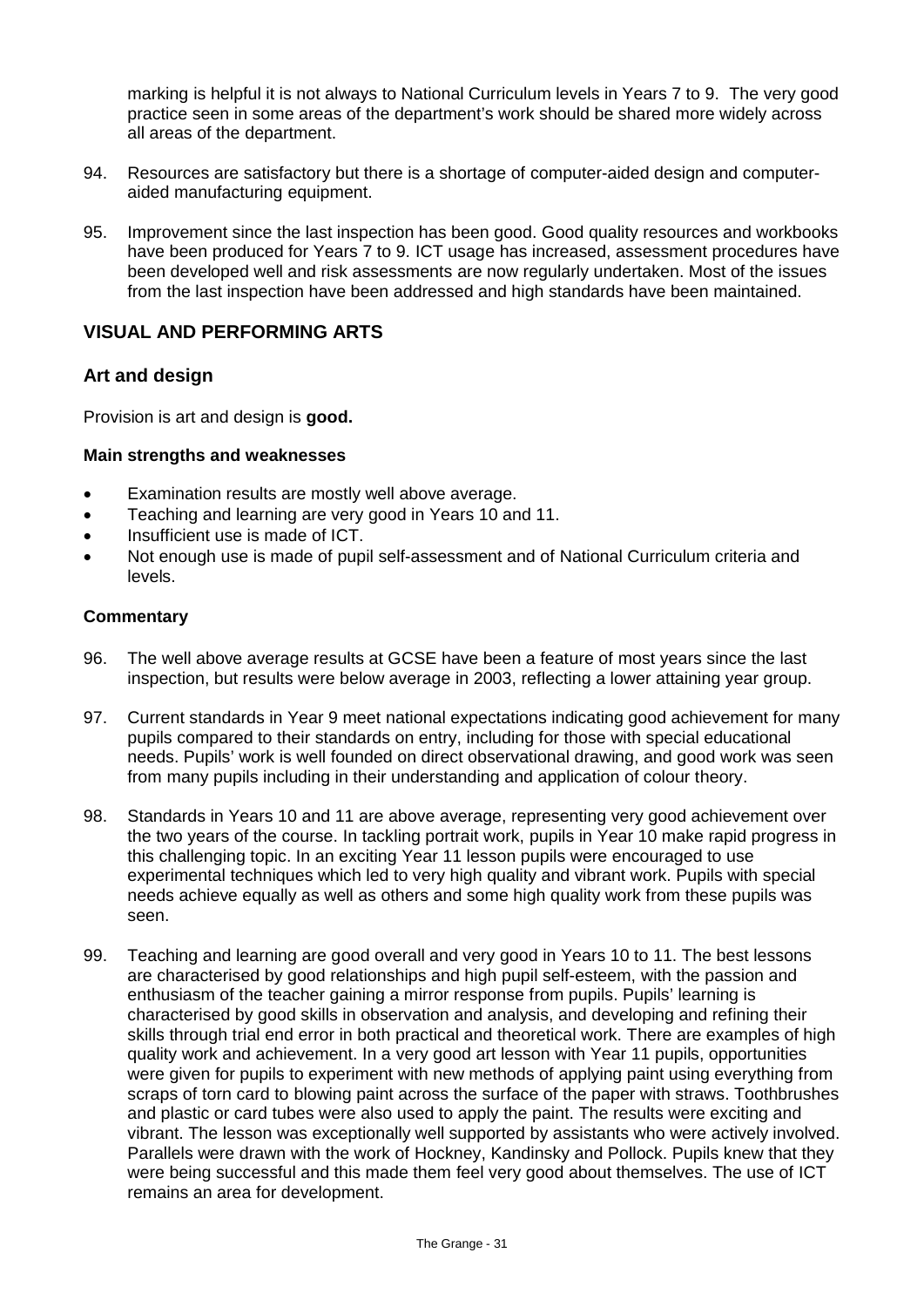100. Leadership and management are good, and the head of department has a clear perception of necessary developments in the subject. The contribution of the technician is outstanding. The good assessment system needs to be developed further to take full account of National Curriculum criteria and levels and pupil self-assessment is under used. Access to ICT was an issue at the last inspection, and this is still true. Improvement since the last inspection has been good, with only the ICT access issue unresolved.

### **Music**

Provision in music is **good.**

- Lessons are interesting and varied with pupils expected to do their best.
- Leadership and management are good and are raising standards.
- There is a lack of essential and suitable computer equipment for use in music lessons.
- Pupils are not sufficiently aware of their individual progress and the targets for which they should aim.

- 101. Only a small number of pupils studied music at GCSE level in 2003. All pupils attained A\*-C grades and this reflected improvement from 2002 results. Pupils' achievement was good and both boys and girls attained higher grades.
- 102. Because of previous staffing difficulties there are no pupils this year studying music in Year 11. Standards of work by pupils in Year 10 are currently below average but pupils are achieving well and making good progress in their course. At the moment, however, they are struggling in analysing music and creating musical pieces with a clear structure.
- 103. Current standards in Year 9 are below national expectations but, considering their starting point, pupils are achieving well. Because of the lack of stability in staffing since the previous inspection, pupils have significant gaps in their musical skills and knowledge. Therefore they lack ideas when composing or performing. Better standards were seen at the inspection in Year 8 where evidence from lessons and recent recordings show that pupils who have had lessons from permanent staff are meeting national expectations and achieving well, including those with special educational needs.
- 104. Teaching and learning are good overall and often very good as seen with classes in Year 7 and Year 10. Lessons are exciting and aim to involve pupils in tasks such as composing a fanfare and understanding how music is used in advertising. Questioning is rigorous and pupils are encouraged to explain technical terms in their own words. Very good planning ensures that musical skills are integrated and developed carefully, but at present singing is underdeveloped. Use of writing frames helps the less competent and those minority ethnic pupils with English as an additional language to progress well in improving their literacy and evaluative skills. Examples of very good class management help most pupils to relate well to each other but a small minority of pupils is uncooperative and disruptive and is reluctant to answer questions, follow instructions or perform when asked. Where that happens it prevents teaching from showing itself at its best. Despite that, pupils' efforts and achievements are celebrated and valued wherever possible. New assessment systems are being developed but pupils need to be involved more in challenging themselves through individual targets and measuring their own progress against such targets. There are insufficient resources to allow pupils to use computers in their lessons.
- 105. Leadership and management are good. There is a clear understanding of priorities, commitment to raising standards, consistency of approach and sharing of good practice. The range of extra-curricular activities is good. Pupils take part in concerts within school and the local community. Improvement has been good since the appointment of the current head of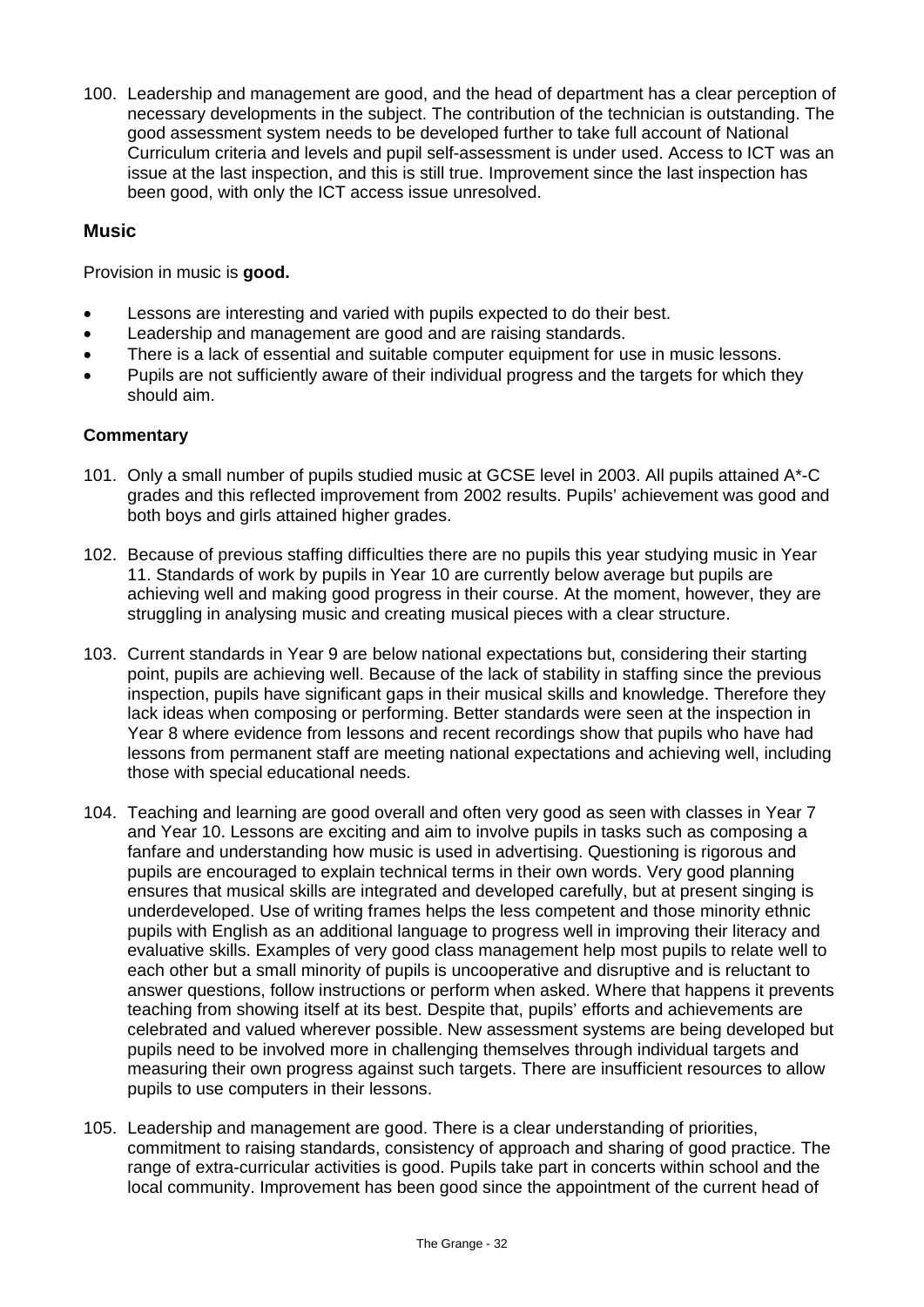department. Good musical opportunities are provided for all and the subject makes a significant contribution to pupils' personal development.

## **Drama**

Provision in drama is **very good.**

#### **Main strengths and weaknesses**

- Very good teaching overall including examples of excellence.
- Very good achievement in Years 10 and 11.
- The very good contribution to the development of speaking skills could be strengthened further with stronger links with the English department.
- The contribution of the subject to building up pupils' self-esteem.

#### **Commentary**

- 106. GCSE results, with small numbers entered, have been consistently well above average, with nearly all candidates since the last inspection attaining grades A\*-C. Pupils do very well compared with their performance in other subjects. Numbers are steadily growing, as shown in the current Years 10 and 11 examination groups.
- 107. Standards are above national expectations in Year 9 and achievement is good. Drama plays a powerful role in pupils' language development. Improvisation and group work feature strongly in promoting independent learning. The great majority of pupils successfully apply their knowledge and skills to improvise dramatic scenes which explore issues and convey feelings and emotions. Pupils in Year 7 are making a good start and, for example, can successfully practise mime with a good awareness of audience and purpose. Most pupils are able to use group work productively but some pupils in Year 9 have not mastered the basic skills of drama in their earlier years, have poor levels of concentration and are demanding of the teacher's time.
- 108. Standards in Year 11 are well above average and achievement is very good. Some high quality work was observed, for example, in a Year 10 class when investigating the role of power and status in society. High quality work was also seen in Year 11 with pupils showing an astute understanding of the power of group dynamics and how human relationships form much of the basis of drama. Some improvisations by pupils were very powerful when exploring ways in which groups create 'outsiders' and when set in the context of food and eating disorders in the teenage world.
- 109. Teaching and learning are very good in Years 7 to 9, excellent in Years 10 to 11 and very good overall. The teacher's expertise, high expectations, and excellent relationships make pupils feel secure and build up their confidence and self-esteem. Assessment is very well used and ongoing feedback helps pupils to improve and encourages self-evaluation. Teaching caters well for the needs of all pupils in the class, including for pupils of different ethnic heritage, and multicultural issues are regularly addressed within the context of drama.
- 110. Leadership and management in this one-person department are very good and based on real vision and inspiration. There is a passion for the power of drama in contributing to pupils' growth and personal development. Stronger and more formal links with the English department could further strengthen the overall very good contribution of drama to pupils' speaking skills. Drama was not reported on in the last inspection report but now occupies an important role in the school and improvement in provision and practice has been good.

## **PHYSICAL EDUCATION**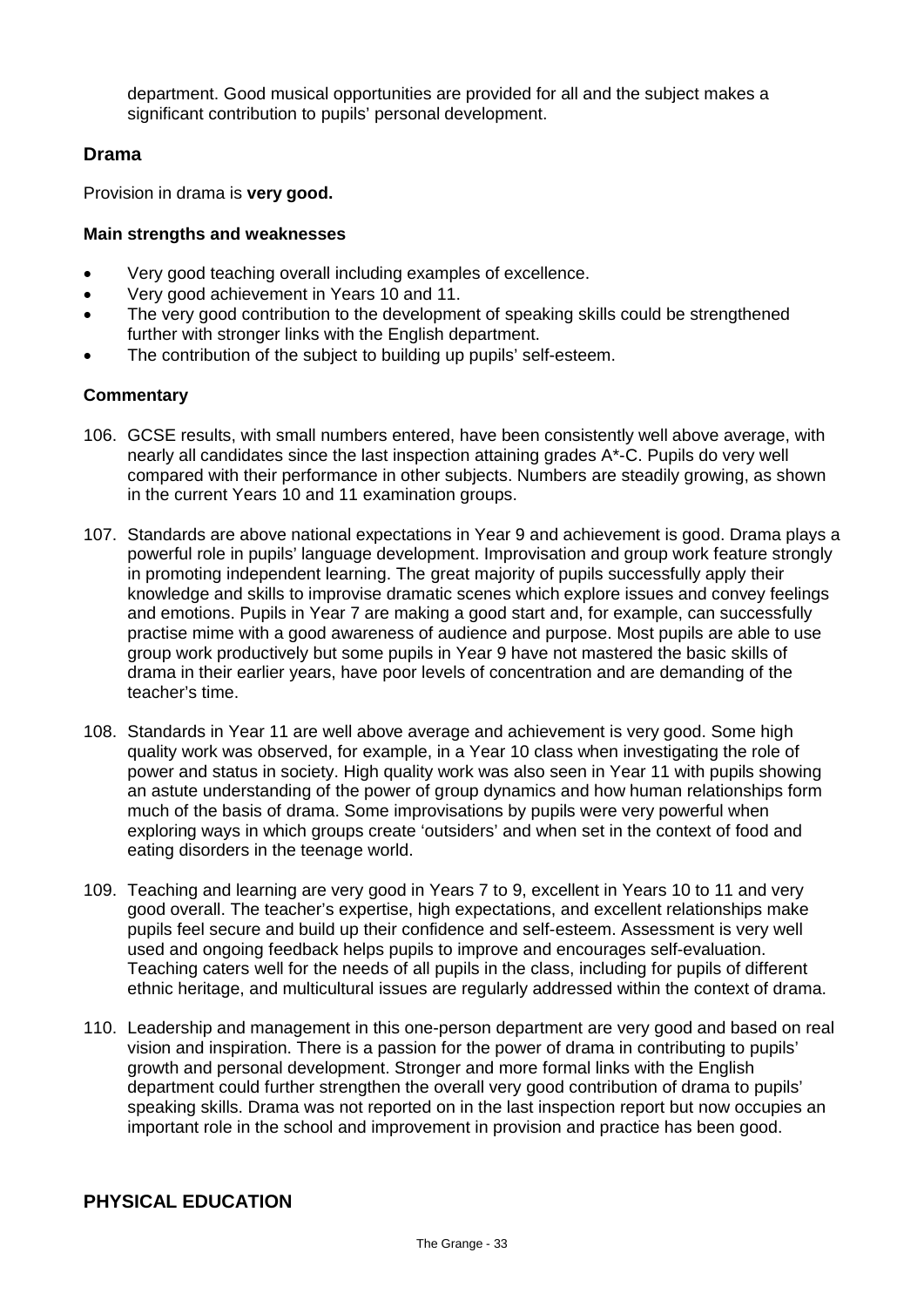Provision in physical education is **good.**

#### **Main strengths and weaknesses**

- Very good management of pupils is contributing to improving standards and to pupils' personal and social development.
- An improving curriculum is generating increased levels of interest and participation.
- Pupils' achievement at GCSE could be higher.

- 111. GCSE results have been mostly average over time but were above average in 2003. Pupils achieve satisfactorily.
- 112. Standards in Year 9 meet national expectations and pupils achieve well. Girls understand the importance of exercise for a healthy lifestyle and can accurately record their pulse rate using graphs. The boys apply tactics effectively in football. All pupils evaluate each other's performance well and make constructive comments which lead to improvement.
- 113. In Year 11, standards are average and pupils achieve well. Boys have advanced skills in swimming and football. Girls effectively coach and apply tactics in netball using their knowledge of techniques. Those following the newly introduced Junior Sports Leaders Award understand the importance of rules, health and safety and enjoyment factors when organising games. In all years, pupils from minority ethnic groups achieve well. Pupils with special educational needs are often talented games players and also achieve well. Those with physical disabilities achieve well because tasks are adapted to meet their needs.
- 114. A minority of pupils opts to take a GCSE in physical education. Standards are average and achievement is satisfactory. Their practical work is above average. A minority of higher attaining Year 11 pupils underachieves because tasks and homework set are not challenging enough.
- 115. Teaching and learning are good. Teachers have very high expectations of pupils' work, behaviour and sporting attitudes. The pace of learning is always brisk and lessons have clear objectives. Teachers use their good subject knowledge well to demonstrate effectively. They plan well, mostly ensure that the needs of different groups of pupils are met and manage pupils well. Literacy and numeracy skills are supported well but planning for the development of ICT is not as effective. Target setting for GCSE pupils is not sufficiently sharp in Year 11 but the new system for assessment in Year 10 clearly gives pupils greater focus on how to improve. Pupils apply themselves well in response to encouragement and opportunities to be actively involved in their own learning.
- 116. The popular extra-curricular programme and a 'sport for all' approach encourages pupils of all capabilities to participate in school clubs and inter-house matches. Individuals and teams enjoy success at school, district and county levels in netball, football and swimming.
- 117. Overall there has been good improvement since the last inspection. New leadership and management of the department are good and are already having a positive impact. Selfevaluation and its use in the department are very good. The subject already makes a significant contribution to pupils' personal development and the more innovative curriculum encourages greater participation by girls and a wider choice of course for some disaffected boys. The development plan is sharply focused on improving standards.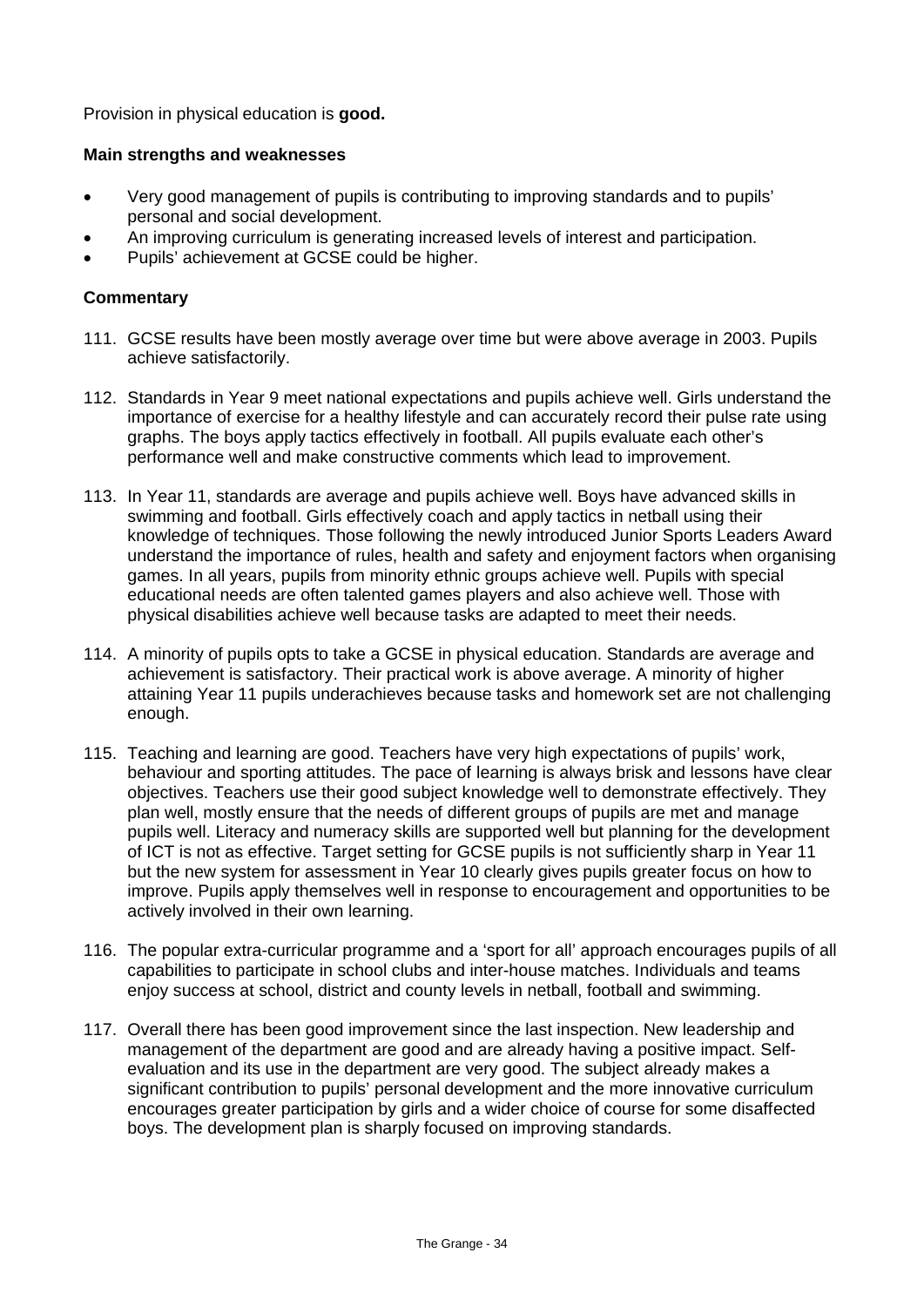## **BUSINESS AND OTHER VOCATIONAL COURSES**

#### **Business communications systems**

Provision in business communications systems is **good.**

#### **Main strengths and weaknesses**

- Standards have been very good in recent years and pupils have done better in this subject than in most of their other subjects.
- Links with the real world of business are currently underdeveloped.

#### **Commentary**

- 118. Results at GCSE have been mainly well above average and were above average in 2003.
- 119. The subject is taught in the ICT department and currently there are two groups in Year 11. After the first term pupils from the full ICT GCSE course have the option of taking business communication systems as an additional GCSE.
- 120. Current standards in Year 11 are below average. This is partly a result of the effects of serious staffing problems in Years 7 to 9, when pupils were taught by non-specialist teachers. They also had non-specialist teachers in the first year of the GCSE course. Many pupils' ICT skills are currently weak, particularly the practical skills necessary to understand ways by which ICT has revolutionised administration and communication systems in the business world. Pupils are now taught by specialist staff and will be concentrating on computing skills for the rest of the year in order to raise standards. Higher ability pupils in the groups have prepared good notes on aspects of business, for example, data protection legislation, human resource management and different kinds of working environments. Weak literacy skills and a failure to provide sufficient detail in assignments and notes are characteristics of many lower attaining pupils. Many find it difficult to analyse and evaluate situations and systems in modern business. Achievement in relation to ability on entry to the course, however, is good. Standards in Year 10, with double the number of groups, are above average. Pupils with special educational needs and those from minority ethnic groups make similar progress to their peers.
- 121. Teaching and learning are good. Strong features of the most effective teaching include careful planning and close one-to-one support provided in lessons. Teaching is accurate and current teachers have a very secure understanding of the requirements of the course and the teaching of key computer skills. The relative weakness in learning partly results from some pupils' inability to sustain concentration for any length of time. This was seen in a Year 10 lesson where, despite the efforts of the teacher, a small number failed to work consistently.
- 122. Leadership and management are good. Lessons and pupils' work are monitored and evaluated to enable progress to be tracked and best practice to be shared. In the past, visits have been arranged to real business environments but this is currently not happening. The subject was not offered at the time of the last inspection.

## **PERSONAL, SOCIAL AND HEALTH EDUCATION AND CITIZENSHIP**

Provision in citizenship is **unsatisfactory**.

#### **Main strengths and weaknesses**

- Standards are unsatisfactory but improving.
- The new deputy head is providing inspirational leadership for the subject.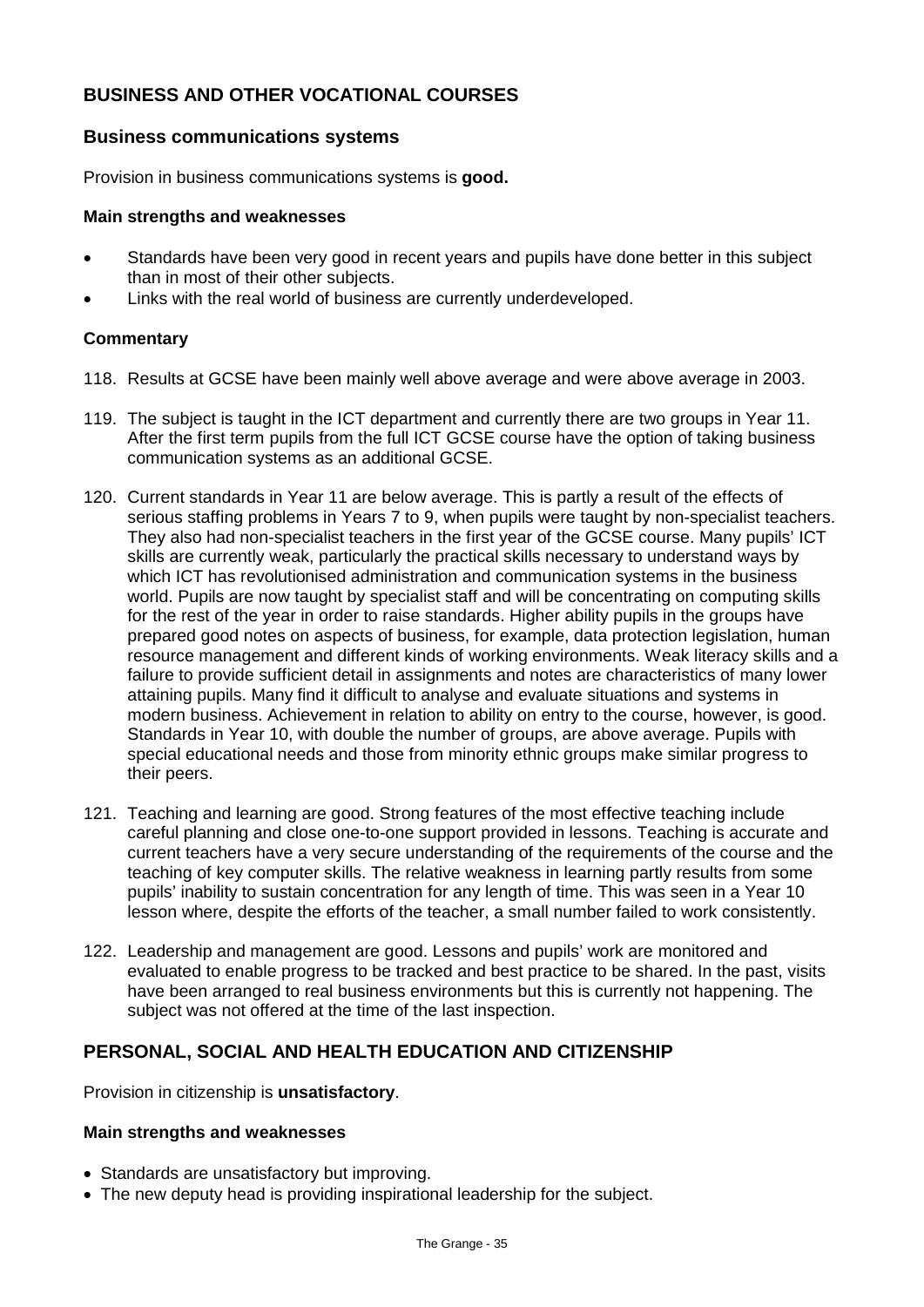- 123. Standards and achievement are unsatisfactory as a result of the slow start made in the past in introducing citizenship and in covering all the strands of the National Curriculum. The subject has only recently been taught systematically within the school's PSHE programme. There are still parts of the National Curriculum for citizenship which are not being covered in enough depth. The scheme of work for PSHE reflects the school's emphasis on health education and the incorporation of citizenship into the PSHE programme represents a good way forward. It provides better coverage, however, of knowledge and understanding about becoming informed citizens, such as human rights and the workings of government, than developing skills of enquiry and of active democratic participation.
- 124. Outside the PSHE programme good contributions are made by English and drama and to a lesser extent by physical education, science and music, but opportunities in other subjects arise only incidentally and not explicitly. A full audit has now been taken of the contribution which could be made by all subjects and that is good step forward.
- 125. Teaching and learning have been unsatisfactory over time because of the inadequate provision for citizenship in the curriculum. That has prevented pupils from learning as well as they could. Under new arrangements, teaching and learning are currently satisfactory overall and the response of pupils is good. All form tutors teach one lesson of PSHE per fortnight to their own classes which means that pupils discuss topics more freely in a protective environment with teachers who know them well. The school has not yet managed to find sufficient time to train them effectively, although good quality advice is available from the heads of year and the deputy head. Despite that, teaching styles are too dependent on worksheets. No arrangements are in place for assessing, recording and reporting pupils' progress in citizenship to parents but that is planned for the end of the current academic year.
- 126. Outside lessons, some innovative citizenship activities take place. Pupils in Years 7 and 8 took part in an imaginative day of activities related to democracy in May. The school hosts an anti-racism in football project and, as part of a local education authority initiative, the views of all pupils are surveyed every other year. The school council meets only once a term, however, and elections are not routinely held.
- 127. The leadership and management of the subject by the new deputy head are very good complemented by the support of her assistant. This has inspired a corporate commitment from the large teaching team. The school has come late to addressing the requirements to teach citizenship, but improvement over the last six months has been very good with the full impact of some measures likely to be felt in the near future. Arrangements for monitoring by heads of year are very good and important at this early stage of development, although time needs to be found for teachers to plan collaboratively and to identify and share good practice. Although community links to citizenship are undeveloped generally, the recent establishment of the Grange Partnership of local stakeholders is an example of good practice.